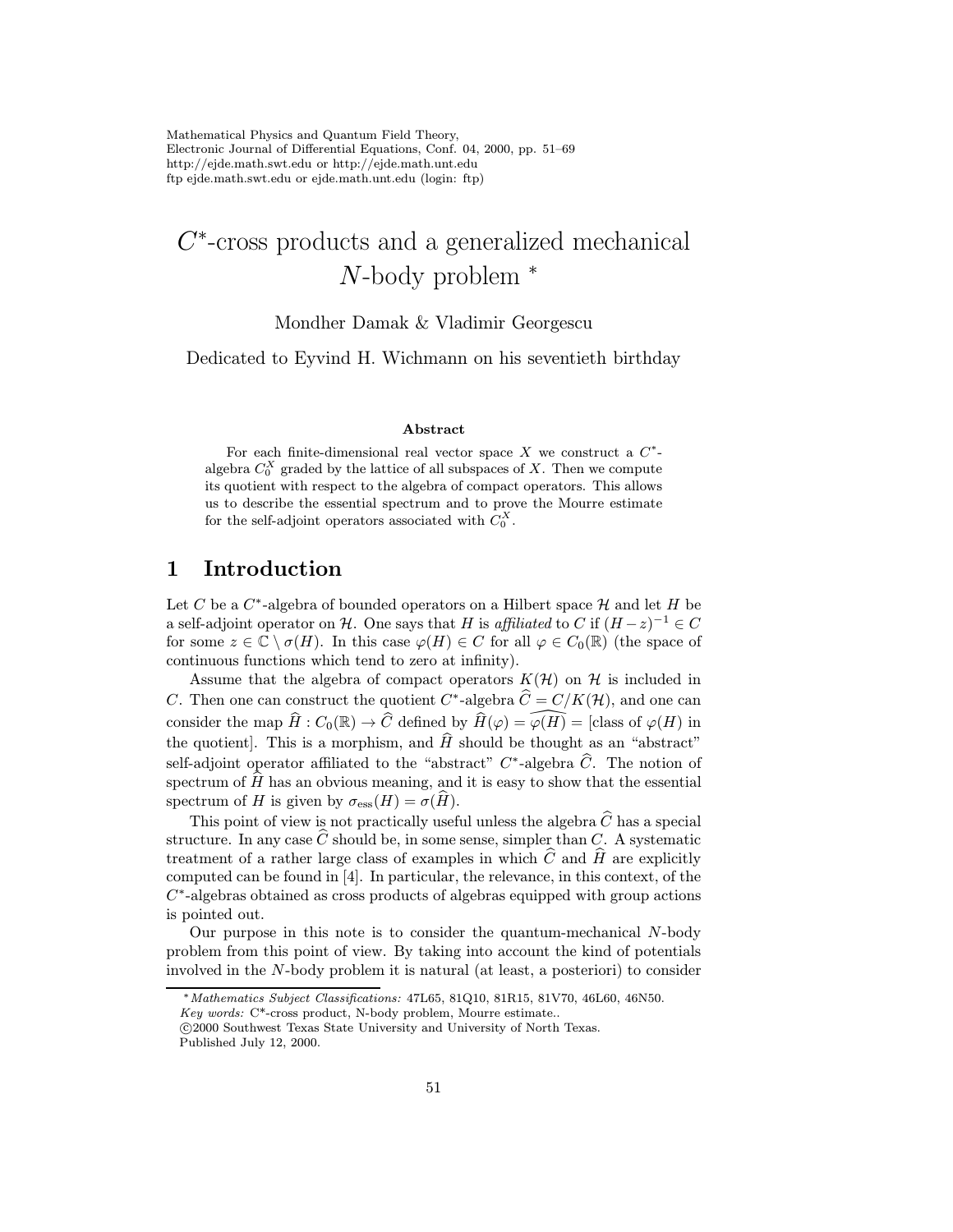in this case the algebra  $C = C_0^X$  constructed as follows. Let X be a real finitedimensional vector space (the configuration space of the system of  $N$  particles) and A the C<sup>\*</sup>-algebra generated by functions on X of the form  $\varphi \circ \pi_Y$ , where Y is a vector subspace of X,  $\varphi \in C_0(X/Y)$  and  $\pi_Y : X \to X/Y$  is the natural map. The additive group X acts continuously by translations on  $A$ . Then we take C equal to the cross product of  $A$  by the action of X.

The definition of cross products used in this paper is adapted to our needs, and we do not make any explicit reference to the general theory (whose usefulness in more complicated situations is, however, shown in [4]). Let  $\mathcal{H}(X)$  be the space of square integrable functions on  $X$  and denote by  $Q$  and  $P$  the position and momentum observables. If  $\mathcal A$  is a  $\ast$ -algebra of bounded uniformly continuous functions on  $X$  and if  $A$  is stable under translations, then the (norm) closed linear subspace of  $B(\mathcal{H}(X))$  generated by operators of the form  $\varphi(Q)\psi(P)$ , with  $\varphi \in \mathcal{A}, \psi \in C_0(X^*)$ , is a C<sup>\*</sup>-algebra isomorphic to the "abstract" cross product  $A \rtimes X$  of A by the action of the additive group X. Here we simply take this as the definition of  $A \rtimes X$ . Thus the algebra  $C_0^X$  is obtained by choosing A equal to the closed linear space generated by functions of the form  $\varphi \circ \pi_Y$  with  $\varphi\in C_0(X/Y).$ 

In Section 2 we show that such cross products appear quite naturally in the spectral analysis of quantum Hamiltonians. Assume, for example, that one is interested in self-adjoint operators of the form  $H = H_0 + V$ , where  $H_0$ , the kinetic energy, is an elliptic differential operator of order  $m$  with constant coefficients and V is a symmetric differential operator of order  $\lt m$  with coefficients in  $A$ . Assume also that  $A$  contains the constant functions. Then the smallest  $C^*$ -algebra of operators on  $\mathcal{H}(X)$  to which all these operators are affiliated  $(H_0)$ being fixed) is equal to  $C = \mathcal{A} \rtimes X$ . The main point of our approach is that this algebra often has a remarkable structure (determined by certain properties of  $A$ ), and this fact alone gives important information on the spectral properties of  $H$ . Note that we construct  $C$  starting with a rather restricted class of perturbations  $V$ . However, the class of operators  $H$  affiliated to  $C$  is very large and it allows quite singular perturbations (this point is studied in [2] and will not be further discussed here).

Above  $X^*$  is the space dual to X and one may assume without loss of generality that  $X = X^* = \mathbb{R}^n$ . However, our approach is explicitly independent of a choice of a Euclidean structure on the configuration space. This not only simplifies the presentation but opens the way to generalizations which allow one to study many channel Hamiltonians quite different from those of N-body type. Indeed, one can replace  $X$  by a locally compact abelian group and the subspaces Y by subgroups. The case of nonabelian groups is also interesting, for example the "symplectic algebra" associated to a symplectic space (to which N-body Hamiltonians with magnetic fields are affiliated) corresponds to the Heisenberg group.

Technically speaking, the main result of this paper is Theorem 5.2. We shall state now several consequences of this theorem. The proofs are quite easy and will not be detailed (see Section 8.4.3 in [1] and note that the spectrum of a direct sum, not necessarily finite, of self-adjoint operators is equal to the closure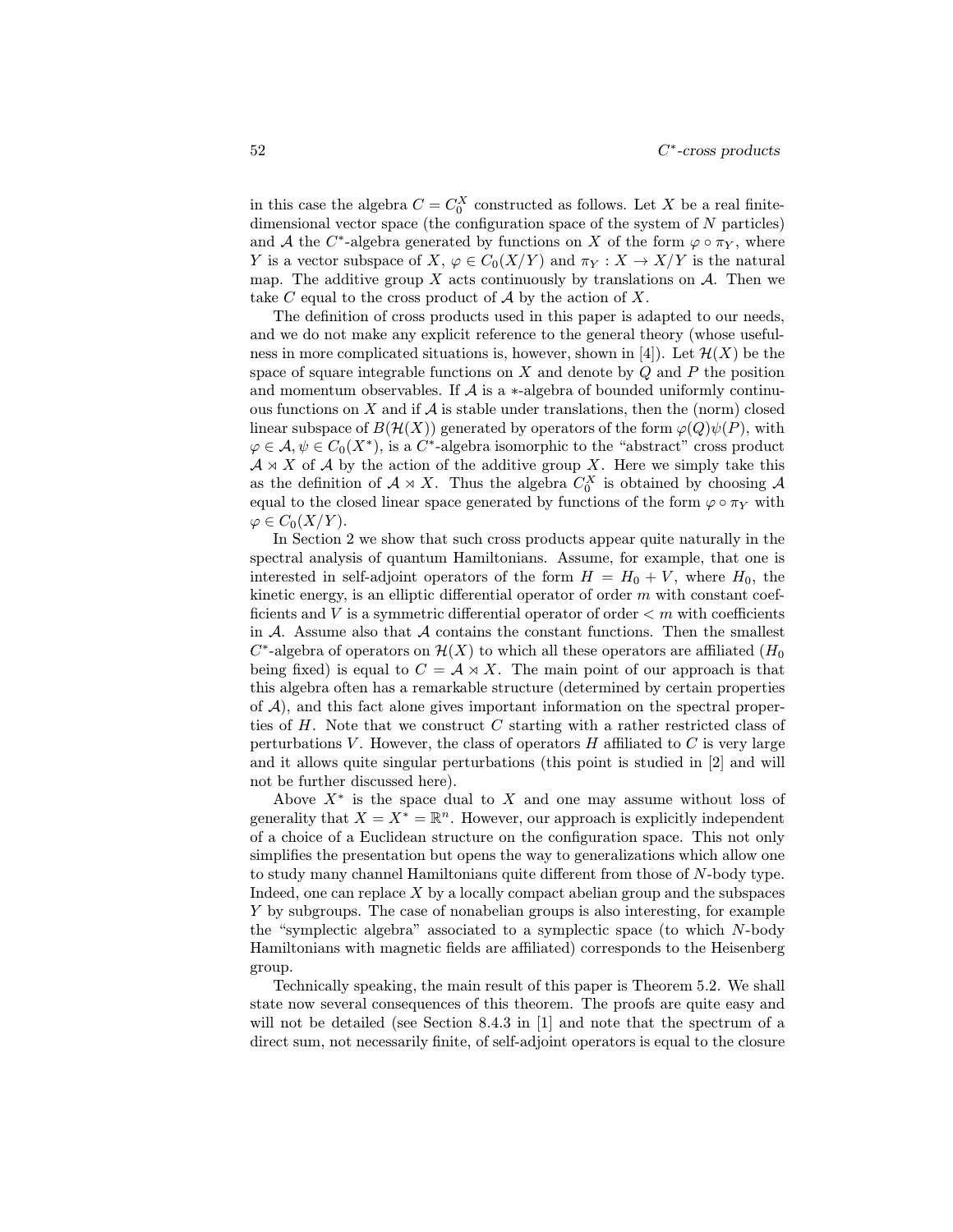of the union of the spectra).

**Theorem 1.1** Let H be a self-adjoint operator on  $\mathcal{H}(X)$  affiliated to  $C_0^X$ . Then for each  $\omega \in X$ ,  $\omega \neq 0$ , the limit  $\lim_{|\lambda| \to \infty} \tau_{\lambda \omega}[H] := H_{\omega}$  exists in strongresolvent sense and

$$
\sigma_{\rm ess}(H) = \overline{\bigcup_{\omega \in X \setminus \{0\}} \sigma(H_\omega)}.
$$
\n(1.1)

Here  $\tau_x[H] = e^{i\langle x,P \rangle}He^{-i\langle x,P \rangle}$  and  $(e^{i\langle x,P \rangle}f)(y) = f(x+y)$ . Note that  $H_{\omega}$ depends only on the one dimensional space generated by  $\omega$ . In order to get a version of Theorem 1.1 which resembles more to the standard N-body version, we shall consider only a rather particular class of H. Take  $X = X^* = \mathbb{R}^n$  and let  $h : \mathbb{R}^n \to \mathbb{R}$  be a continuous function such that  $c^{-1}\langle x \rangle^{2s} \leq h(x) \leq c\langle x \rangle^{2s}$  if  $|x| > r$ , where s, r, c are strictly positive constants and  $\langle x \rangle = (1+|x|^2)^{1/2}$ . Then  $H_0 = h(P)$  is a self-adjoint operator whose form domain is the Sobolev space  $\mathcal{H}^{s}(X)$ . For each linear subspace  $Y \subset X$  let  $V_{Y}$  be a continuous symmetric sesquilinear form on  $\mathcal{H}^s(X)$ , identified with an operator  $\mathcal{H}^s(X) \to \mathcal{H}^{-s}(X)$ , such that:

- (i)  $[e^{i\langle y,P\rangle}, V_Y] = 0$  for all  $y \in Y$ ;
- (ii)  $\|[e^{i\langle Q,k\rangle}, V_Y]\|_{\mathcal{H}^s\to\mathcal{H}^{-s}} \to 0$  if  $k \in Y, k \to 0$
- (iii)  $\|e^{i\langle Q,k \rangle} 1|V_Y\|_{\mathcal{H}^s \to \mathcal{H}^{-s}} \to 0$  if  $k \in Y^{\perp}, k \to 0$ .

We have denoted  $e^{i\langle Q,k \rangle}$  the operator of multiplication by the function  $e^{i\langle x,k \rangle}$ . For  $Y = 0 = \{0\}$  we take  $V_Y = 0$ . Note that in (ii) (but not in (iii)) the Euclidean structure of  $X = \mathbb{R}^n$  is used. Furthermore, we assume

$$
\sum_{Y\subset X} \|V_Y\|_{\mathcal{H}^s\to\mathcal{H}^{-s}}<\infty,
$$

in particular  $V_Y \neq 0$  only for a countable number of subspaces Y. Finally, we ask that  $V_Y \ge -\mu_Y H_0 - \delta_Y$  as forms on  $\mathcal{H}^s(X)$ , where  $\mu_Y, \delta_Y \ge 0$  are numbers such that  $\sum_{Y} \mu_Y < 1$  and  $\sum_{Y} \delta_Y < \infty$ . Then  $H = H_0 + \sum_{Y} V_Y$  is a self-adjoint, bounded from below operator on  $\mathcal{H}(X)$ , H is affiliated to  $C_0^X$ , and

$$
\sigma_{\rm ess}(H) = \overline{\bigcup_{Y \in \mathcal{M}} \sigma(H_Y)}.
$$

Here  $H_Y = H_0 + \sum_{Z \supset Y} V_Z$  and M is the set of minimal elements (for the inclusion relation) of the class of subspaces of the form  $Y_1 \cap \cdots \cap Y_k \neq 0$  with  $Y_i \in \{Y : V_Y \neq 0\}.$ 

Theorem 5.2 can also be used in order to prove the Mourre estimate for operators affiliated to  $C_0^X$ . We shall present here only the simplest case when  $H_0$  is the (positive) Laplacian and the  $V_Y$  do not depend on the projection on Y of the momentum, so  $V_Y = 1 \otimes V^Y$  if  $\mathcal{H}(X) = \mathcal{H}(Y) \otimes \mathcal{H}(Y^{\perp})$ . More precisely, it suffices to replace (ii) by the stronger condition: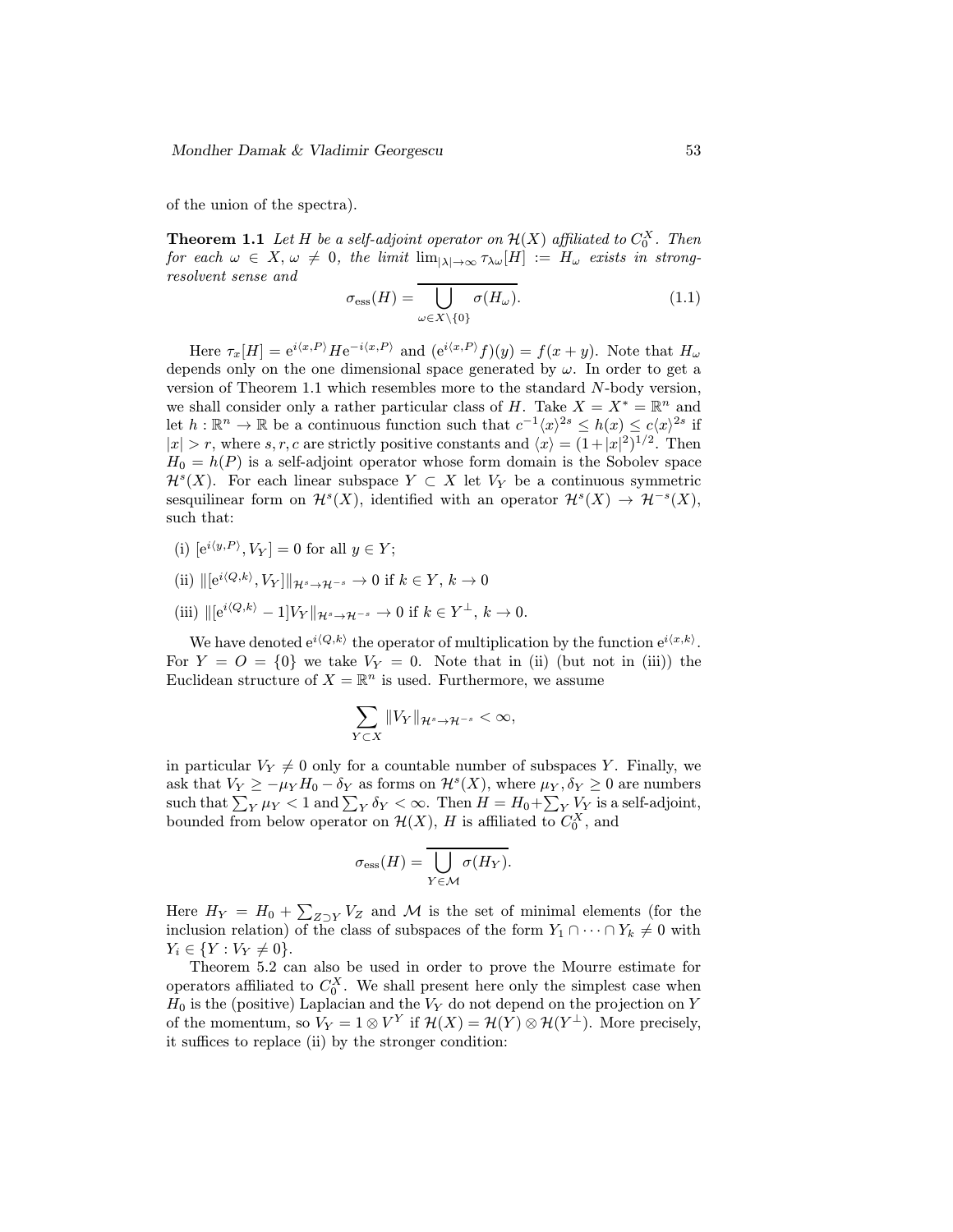(ii<sup>\*</sup>) 
$$
[e^{i\langle Q,k\rangle}, V_Y] = 0
$$
 if  $k \in Y$ .

Now  $H$  looks exactly as in the non-relativistic N-body problem, the only difference is that we allow an infinite lattice of subspaces. Thus we can define operators  $H^Y$  acting in  $\mathcal{H}(Y^{\perp})$  for each  $Y \subset X$  and these operators have a structure similar to that of  $H$ . Note that in the N-body case the subspaces Y are usually denoted  $X_a$ ; moreover, one must interchange the rôles of Y and  $Y^{\perp}$ in order to agree with the conventions from [1].

**Theorem 1.2** Let  $H$  be of the form described above and let  $D$  be the generator of the dilation group in  $\mathcal{H}(X)$ . Assume that the quadratic form  $[D,(H+i)^{-1}]$ , with domain equal to the domain of D, extends to a bounded operator which belongs to  $C_0^X$ . Let  $\mathcal L$  be the family of subspaces of the form  $Y_1 \cap \cdots \cap Y_k$  where  $Y_i$  are subspaces such that  $V_{Y_i} \neq 0$ . Define the set of thresholds of H by

$$
\tau(H) = \overline{\bigcup_{Y \in \mathcal{L} \backslash \{O\}} \sigma_p(H^Y)}.
$$

Then the Mourre estimate for H with respect to D holds outside  $\tau(H)$ .

The proof is a straightforward application of Theorem 5.2 and of Theorem 8.4.3 from [1] (infinite version). See Section 9.4.1 from [1], or [2] where the Mourre estimate is proved for more general classes of Hamiltonians.

We would like to thank George Skandalis who, several years ago, mentioned in a private discussion with one of us (VG) that the algebras defined in relation (9.2.14) from [1] are in fact cross products.

## 2 Cross Products and Quantum Hamiltonians

We begin with some notations and conventions adopted in this paper. If  $X$  is a locally compact topological space then  $C_b(X)$  is the C<sup>\*</sup>-algebra of continuous bounded complex functions on it,  $C_0(X)$  the C<sup>\*</sup>-subalgebra of functions convergent to zero at infinity, and  $C_c(X)$  the subalgebra of functions with compact support. If H is a Hilbert space then  $B(H)$  and  $K(H)$  are the C<sup>\*</sup>-algebras of all bounded and compact operators on  $H$  respectively. By morphism between two  $*$ -algebras we mean  $*$ -morphism. If  $A, B$  are subspaces of an algebra C then we denote by  $A \cdot B$  the linear subspace of C generated by the elements of the form AB with  $A \in A, B \in B$ ; if C is a C<sup>\*</sup>-algebra then  $[A \cdot B]$  is the norm closure of  $A \cdot B$  in C. A family  $\{C_i\}_{i \in I}$  of subalgebras of C is linearly independent if for each family  $\{S_i\}_{i\in I}$  such that  $S_i \in C_i \,\forall i, S_i \neq 0$  for at most a finite number of i and  $\sum_{i \in I} S_i = 0$ , one has  $S_i = 0$  for all  $i \in I$ .

Let X be a finite-dimensional real vector space. For each  $x \in X$  we denote by  $\tau_x$  the automorphism of  $C_b(X)$  associated to the translation by x, so  $(\tau_x \varphi)(y) =$  $\varphi(y+x)$ . Then the set  $C_{bu}(X)$  of functions  $\varphi \in C_b(X)$  such that  $x \mapsto \tau_x \varphi$  is norm continuous is the  $C^*$ -algebra of bounded uniformly continuous functions on X. If  $X = O = \{0\}$  is the zero dimensional vector space then  $C_b(X) =$  $C_{bu}(X) = C_0(X) = \mathbb{C}.$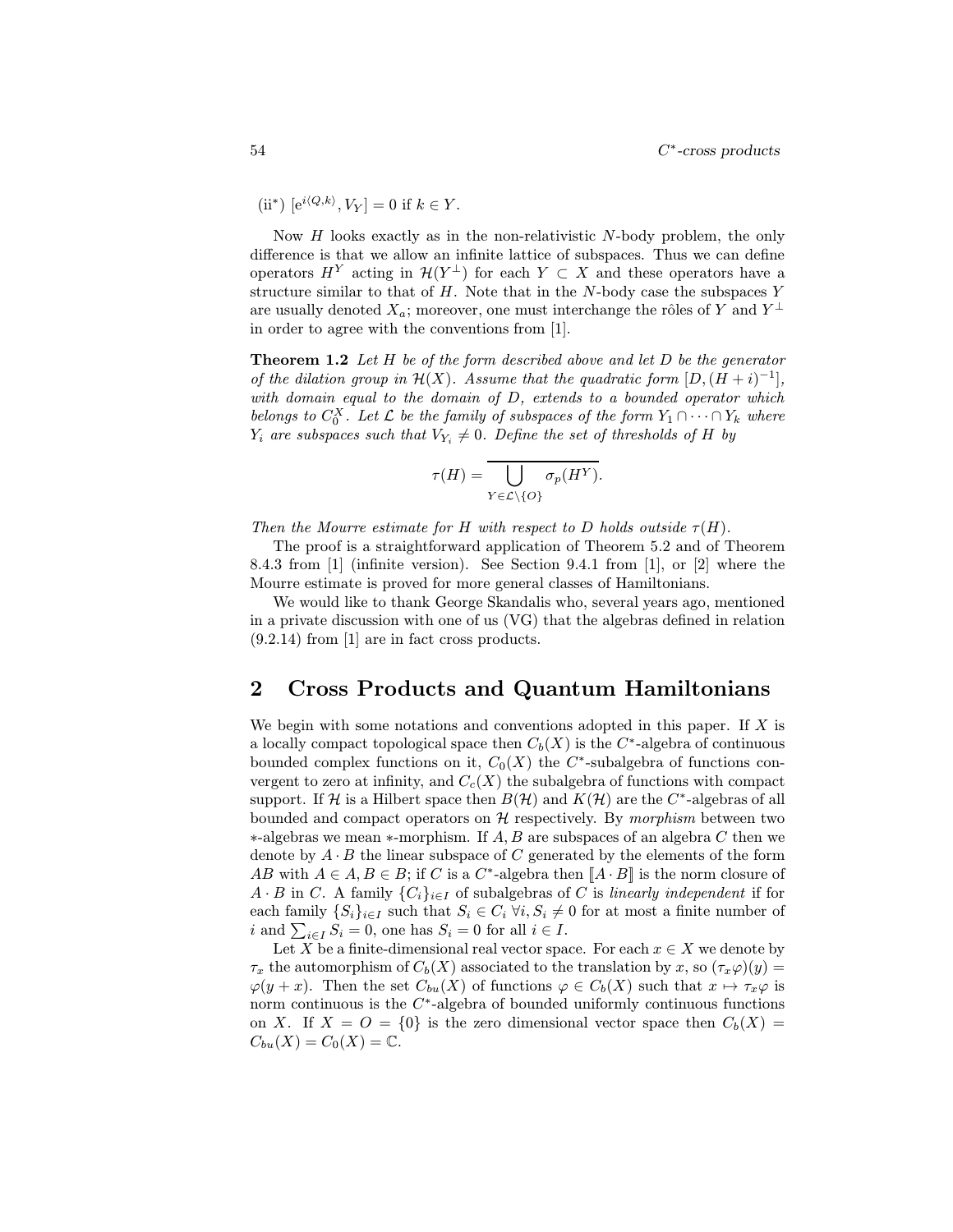We denote by  $\mathcal{H}(X)$  the space of (equivalence classes of) functions on X square integrable with respect to a Haar measure (i.e. a translation invariant positive Radon measure on X). There is no canonical norm on  $\mathcal{H}(X)$ , the Haar measure being determined only modulo a positive constant factor. However, it is clear that the norms in the spaces  $B(\mathcal{H}(X))$  and  $K(\mathcal{H}(X))$  are independent of the choice of the measure. We set  $B(X) = B(\mathcal{H}(X))$  and  $K(X) = K(\mathcal{H}(X));$ these are  $C^*$ -algebras uniquely determined by X. If  $X = O = \{0\}$  is the zero dimensional vector space we set  $\mathcal{H}(X) = \mathbb{C}$  and  $B(O) = K(O) = \mathbb{C}$ .

We embed  $C_b(X)$  in  $B(X)$  by identifying a function  $u \in C_b(X)$  with the operator of multiplication by u in  $\mathcal{H}(X)$ . If we denote  $u(Q)$ , or  $u(Q^X)$ , this operator, then the map  $u \mapsto u(Q)$  is an isometric morphism of  $C_b(X)$  into  $B(X)$ . So we realize  $C_b(X)$  as a C<sup>\*</sup>-subalgebra of  $B(X)$ .

Let  $X^*$  be the dual space of X. For  $x \in X, x^* \in X^*$  let  $\langle x, x^* \rangle = x^*(x)$ and identify  $X^{**} = X$  by setting  $\langle x^*, x \rangle = \langle x, x^* \rangle$ . We shall embed the algebra  $C_b(X^*)$  of bounded continuous functions on  $X^*$  into  $B(X)$  by the following procedure, explicitly independent of a Haar measure on  $X$ . It will be convenient here to use the notation  $e^{i\langle x,P\rangle}$  for the operator of translation by  $x \in X$ , more precisely  $(e^{i\langle x,P\rangle}f)(y) = f(x+y)$  (this is identical to the action of  $\tau_x$  on functions). For each  $v \in \mathcal{S}(X^*)$  (space of Schwartz test functions on  $(X^*)$  there is a unique measure  $\hat{v}$  on X such that  $v(x^*) = \int_X e^{i(x,x^*)} \hat{v}(dx)$ . We set  $v(P) = \int_X e^{i\langle x, P \rangle} \widehat{v}(dx)$  (if X has to be specified we set  $v(P) = v(P^X)$ ). The map  $v \mapsto v(P)$  extends to an isometric morphism of  $C_0(X^*)$  into  $B(X)$ . This allows us to realize  $C_0(X^*)$  as a  $C^*$ -subalgebra of  $B(X)$  and it is easy to check that the action of  $C_0(X^*)$  on  $\mathcal{H}(X)$  is nondegenerate. This, in turn, will give us an embedding  $C_b(X^*) \subset B(X)$ , uniquely determined by the property  $u(P)v(P)=(uv)(P)$  if  $u \in C_b, v \in C_0$ . Observe that  $C_0(X^*)$  is just the group  $C^*$ -algebra of the additive group X.

One may define the Fourier transformation as a bijective map  $F : \mathcal{S}(X) \to$  $\mathcal{S}(X^*)$  such that  $F \exp(i\langle x, P^X \rangle) = \exp(i\langle x, Q^{X^*} \rangle) F$  for all  $x \in X$ . This defines F modulo a complex factor and  $\Phi_X[S] = FSF^{-1}$  gives a canonical isomorphism  $\Phi_X : B(X) \to B(X^*)$  such that  $\Phi_X[v(P^X)] = v(Q^{X^*})$  for all  $v \in C_b(X^*)$ .

We now prove a lemma which plays an important rôle in our arguments.

**Lemma 2.1** If  $u \in C_{bu}(X)$  and  $v \in S(X^*)$  then for each number  $\epsilon > 0$  there are points  $x_1, \ldots, x_N \in X$  and functions  $v_1, \ldots, v_N \in \mathcal{S}(X^*)$  such that

$$
||v(P)u(Q) - \sum_{k=1}^{N} u(Q+x_k)v_k(P)|| < \epsilon.
$$

**Proof.** Set  $S = u(Q)$  and  $S(x) = e^{i\langle x, P \rangle} S e^{-i\langle x, P \rangle}$ . Then  $S(x) = u(Q + x)$ , S is an element of  $B(X)$ , and the map  $x \mapsto S(x)$  is bounded by  $||S||$  and is norm continuous. Choose a Haar measure dx on X. The measure  $\hat{v}$  is absolutely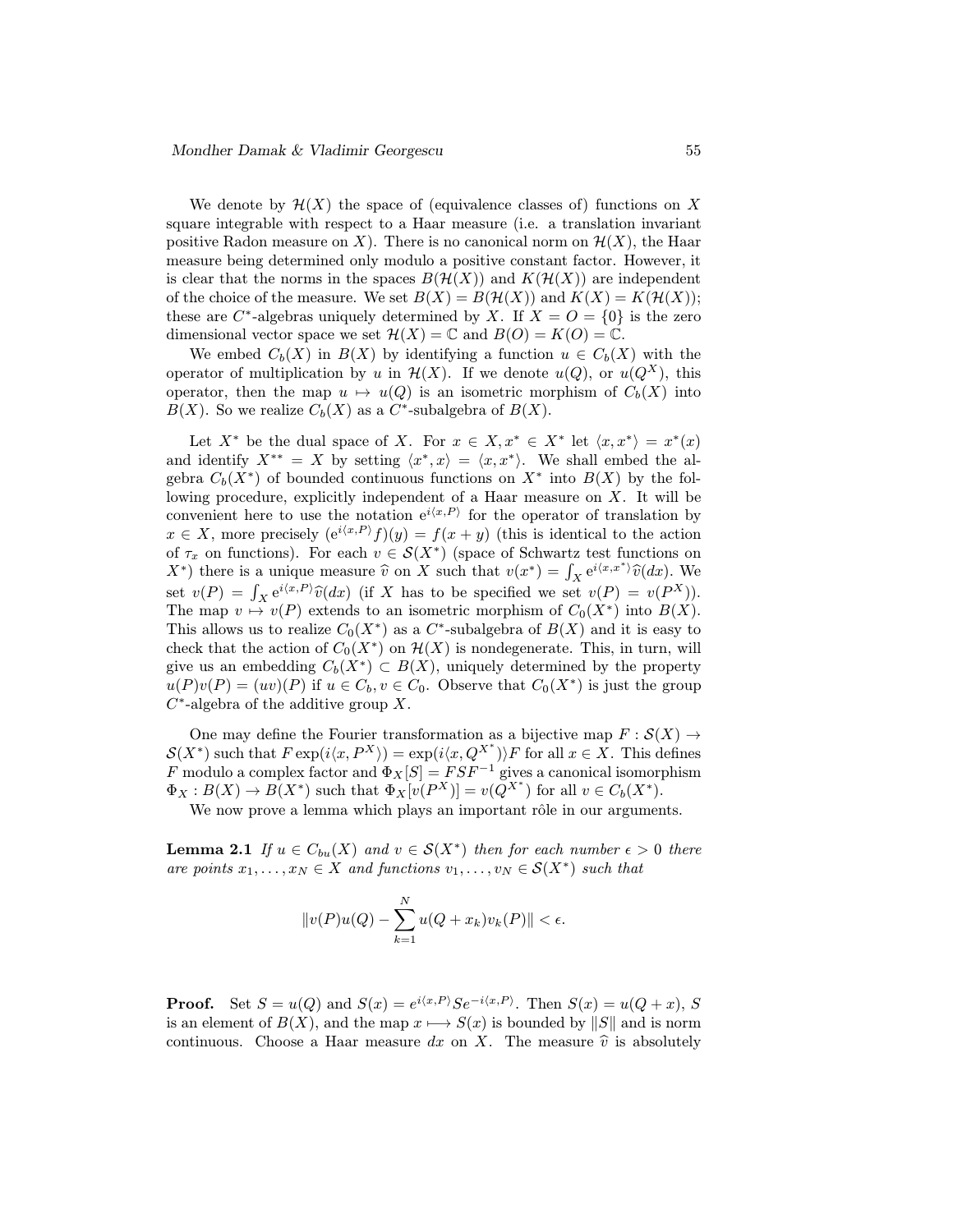continuous, so we can identify it with a function in  $\mathcal{S}(X)$  by  $\hat{v}(dx) \equiv \hat{v}(x)dx$ . Then

$$
v(P)S = \int_X e^{i\langle x, P \rangle} S\widehat{v}(x) dx = \int_X S(x)e^{i\langle x, P \rangle} \widehat{v}(x) dx.
$$

Let  $K$  be a compact subset of  $X$  and  $V$  a compact neighbourhood of the origin in X. One can find functions  $J_0, J_1, \ldots, J_N$  of class  $C^{\infty}$  on X such that:

- (i)  $0 \leq J_k \leq 1$  if  $0 \leq k \leq N$  and  $\sum_{k=0}^{N} J_k(x) = 1$  for all  $x \in X$ ;
- (ii)  $K \cap supp J_0 = \emptyset;$
- (iii) there are points  $x_1, \ldots, x_N \in X$  and such that  $supp J_k \subset x_k + V$  if  $1 \leq k \leq N$ .

Then we write:

$$
v(P)S = \sum_{k=1}^{N} S(x_k) \int_X J_k(x) e^{i\langle x, P \rangle} \widehat{v}(x) dx
$$
  
+ 
$$
\sum_{k=1}^{N} \int_X [S(x) - S(x_k)] J_k(x) e^{i\langle x, P \rangle} \widehat{v}(x) dx
$$
  
+ 
$$
\int_X S(x) J_0(x) e^{i\langle x, P \rangle} \widehat{v}(x) dx.
$$

Let  $v_k \in \mathcal{S}(X^*)$  be defined by  $\widehat{v}_k(x) = J_k(x)\widehat{v}(x)$ ; then the first sum above is  $\sum_{k=1}^{N} S(x_k)v_k(P)$ . Denote  $K_k = supp J_k$  and let L be the integral of  $|\hat{v}|$ . We estimate the last two terms as follows :

$$
\|\sum_{k=1}^N \int_X [S(x) - S(x_k)]J_k(x)e^{i\langle x, P \rangle} \widehat{v}(x) dx\| \le \sup_{1 \le k \le N} \sup_{x \in K_k} \|S(x) - S(x_k)\| L
$$

because  $\sum_{k=1}^{N} J_k(x) \leq 1$ , and

$$
\|\int_X S(x)J_0(x)\mathrm{e}^{i\langle x,P\rangle}\widehat{v}(x)dx\|\leq \|S\|\int_{X\backslash K}|\widehat{v}(x)|dx.
$$

If K is large enough the second member in the last inequality can be made  $\epsilon/2$ . Finally, we have

$$
\sup_{x \in K_k} \|S(x) - S(x_k)\| \le \sup_{y \in V} \|S(y) - S\|
$$

and this can be made  $\langle \epsilon/(2L) \rangle$  because the function  $S(\cdot)$  is continuous.  $\Diamond$ 

Corollary 2.2 If  $A \subset C_{bu}(X)$  is a translation invariant subspace, then  $\mathbb{I}A$ .  $C_0(X^*)$ ] =  $[[C_0(X^*) \cdot A]]$ . In particular, if A is a translation invariant \*subalgebra of  $C_{bu}(X)$  then  $\llbracket \mathcal{A} \cdot C_0(X^*) \rrbracket$  is a  $C^*$ -subalgebra of  $B(X)$ .

If A is a C<sup>\*</sup>-subalgebra of  $C_{bu}(X)$  stable under translations then A is equipped with a continuous action of the additive group  $X$ , so the "abstract"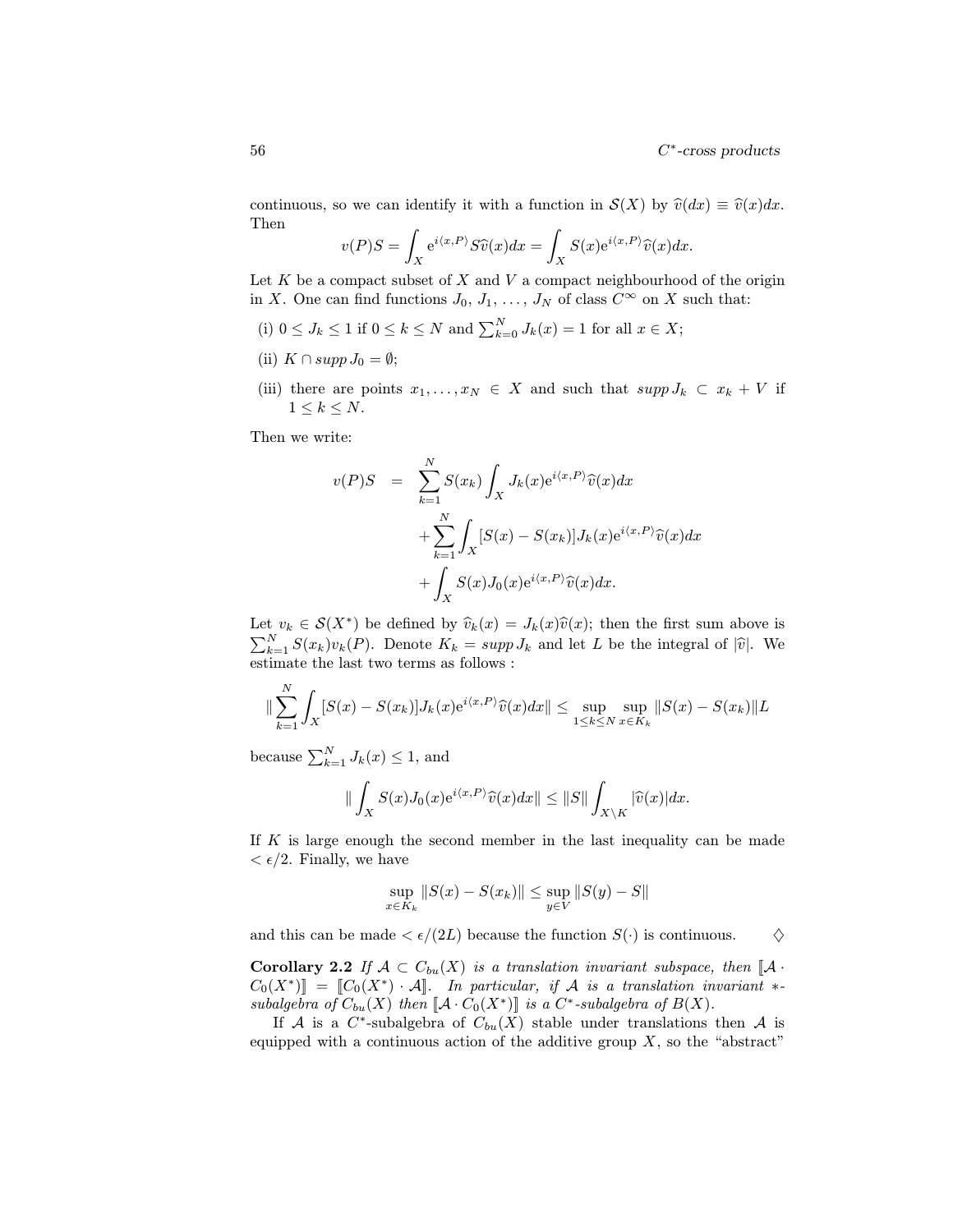C<sup>\*</sup>-cross product  $A \rtimes X$  is well defined. It can be shown (see [4]) that  $A \rtimes X$ is canonically isomorphic to the  $C^*$ -subalgebra  $\llbracket \mathcal{A} \cdot C_0(X^*) \rrbracket$  of  $B(X)$ . For this reason we shall call this subalgebra *cross product of*  $A$  by  $X$  and we use the notation

$$
\mathcal{A} \rtimes X = [\![\mathcal{A} \cdot C_0(X^*)]\!]. \tag{2.1}
$$

Our next purpose is to explain the relevance of this notion in the setting of "algebras of energy observables" considered in [4]. More precisely, we show that  $A \rtimes X$  coincides with the C<sup>∗</sup>-algebra generated by the Hamiltonians of the form  $H = H_0 + V$  where  $H_0$ , the kinetic energy, is fixed, while the interaction is given by a potential  $V$  of "type  $\mathcal{A}$ " in a sense that we shall specify below. So  $A \rtimes X$  can be thought as the algebra of all Hamiltonians describing the motion of a system subject to a certain type  $(A)$  of interactions.

Let us fix a  $C^*$ -algebra stable under translations and containing the constants  $\mathcal{A} \subset C_{bu}(X)$ . We set

$$
\mathcal{A}^{\infty} = \{ \varphi \in \mathcal{A} \cap C^{\infty}(X) : \text{all the derivatives of } \varphi \text{ belong to } \mathcal{A} \}.
$$

We notice that  $\mathcal{A}^{\infty}$  is a dense \*-subalgebra of  $\mathcal{A}$ . Indeed, let  $\pi \in C_c^{\infty}(X)$  with  $\int \pi(x)dx = 1$  and let us set  $\theta_{\epsilon}(x) = \epsilon^{-n}\theta(x/\epsilon)$  if  $\epsilon > 0$ . Then  $\theta_{\epsilon} * \varphi \to \varphi$  in sup norm as  $\epsilon \to 0$  if  $\varphi \in \mathcal{A}$ , because  $\varphi$  is uniformly continuous. So it suffices to prove that all the derivatives of  $\theta_{\epsilon} * \varphi$  belong to A. Identifying  $X = \mathbb{R}^n$  and taking  $\epsilon = 1$ , we have for  $\alpha \in \mathbb{N}^n$ :

$$
(\theta * \varphi)^{(\alpha)} = \theta^{(\alpha)} * \varphi = \int \theta^{(\alpha)}(-y) \tau_y \varphi \, dy.
$$

The integral converges in norm in  $C_{bu}(X)$  and A is a closed subspace, so  $(\theta *$  $(\varphi)^{(\alpha)} \in \mathcal{A}.$ 

**Theorem 2.3** Let  $A \subset C_{bu}(X)$  be a translation invariant  $C^*$ -subalgebra containing the constant functions and let  $h: X^* \to \mathbb{R}$  be a continuous function such that  $|h(k)| \to \infty$  when  $k \to \infty$  in  $X^*$ . Then the C<sup>\*</sup>-subalgebra of  $B(X)$  generated by the self-adjoint operators of the form  $h(P + k) + V(Q)$ , where  $k \in X^*$ and  $V: X \to \mathbb{R}$  belongs to  $\mathcal{A}^{\infty}$ , coincides with  $\mathcal{A} \rtimes X$ .

**Proof.** Let C be the C<sup>\*</sup>-algebra generated by the operators  $H = h(P + k) +$  $V(Q) \equiv H_0 + V(Q)$ , with  $k \in X^*$  and  $V \in \mathcal{A}^{\infty}$ . By making a series expansion for large z

$$
(z - H)^{-1} = \sum_{n \ge 0} (z - H_0)^{-1} [V(Q)(z - H_0)^{-1}]^n
$$

we easily get  $C \subset A \rtimes X$ . It remains to prove the opposite inclusion. Let  $z \in \mathbb{C} \setminus h(X^*)$ . Then for  $\mu \in \mathbb{R}$  small enough we have  $z \notin \sigma(H_\mu)$  if  $H_\mu =$  $h(P+k)+\mu V(Q)$ . The function  $\mu \mapsto (H_{\mu}-z)^{-1}$  is norm derivable at  $\mu=0$  with derivative  $-(H_0-z)^{-1}V(Q)(H_0-z)^{-1}$ . Hence  $(H_0-z)^{-1}V(Q)(H_0-z)^{-1} \in C$ . Let  $\theta \in C_c(\mathbb{R})$  with  $\theta(0) = 1$  and  $\epsilon > 0$ . Then  $\theta(\epsilon H_0)(H_0 - z) = \epsilon^{-1}\theta_1(\epsilon H_0)$  if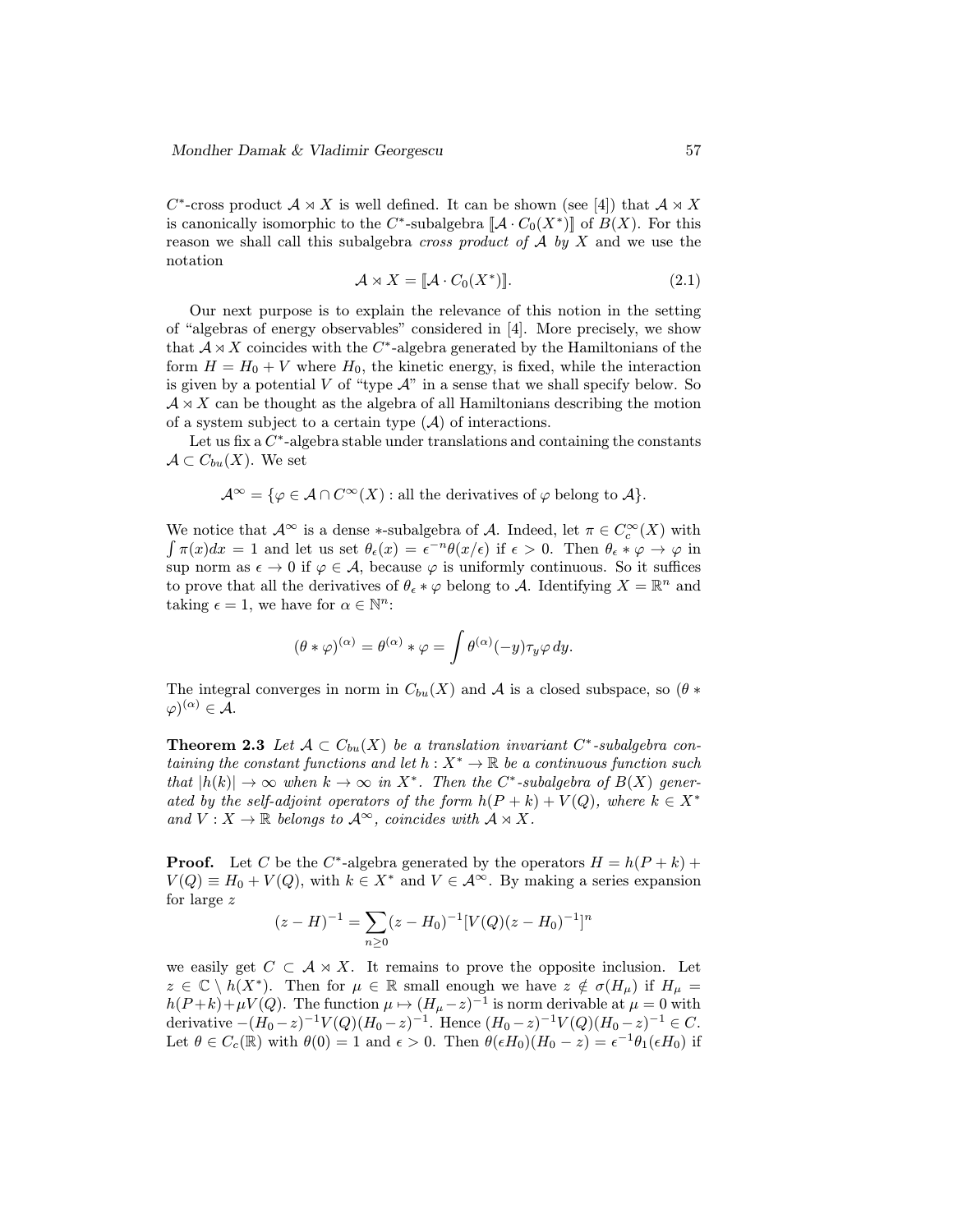$\theta_1(t) = \theta(t)(t - z/\epsilon)$ . Since  $\epsilon H_0$  is affiliated to C, we get  $\theta(\epsilon H_0)(H - z) \in C$ . Thus:

$$
\theta(\epsilon H_0)V(Q)(H_0-z)^{-1} = \theta(\epsilon H_0)(H_0-z) \cdot (H_0-z)^{-1}V(Q)(H_0-z)^{-1} \in C.
$$

We can write  $(H_0 - z)^{-1} = \lim_{n \to \infty} \psi_n(P)$  (norm limit) with  $\psi_n \in C_c(X^*)$ . Then, for each  $s > 0$ ,  $\psi_n(P)$  is a continuous map from  $L^2(X)$  into the Sobolev space  $\mathcal{H}^s(X)$  and  $V(Q) \in B(\mathcal{H}^s(X))$ . Clearly  $\lim_{\epsilon \to 0} \theta(\epsilon H_0) = 1$  in norm in  $B(\mathcal{H}^s(X), L^2(X))$ . Thus we see that  $\lim_{\epsilon \to 0} \theta(\epsilon H_0)V(Q)\psi_n(P) = V(Q)\psi_n(P)$ in norm in  $B(L^2(X))$  for each n. On the other hand, we have  $\|V(Q)\psi_n(P) V(Q)(H_0-z)^{-1}\| \to 0$  as  $n \to \infty$ . It follows then that  $\lim_{\epsilon \to 0} \theta(\epsilon H_0)V(Q)(H_0 (z)^{-1} = V(Q)(H_0 - z)^{-1}$  in norm in  $B(L^2(X))$ .

This argument proves that

$$
V(Q)(h(P+k) - z)^{-1} = V(Q)(H_0 - z)^{-1} \in C
$$

for each  $k \in X^*$ . This clearly implies  $V(Q)\xi(H_0) \in C$  for  $\xi \in C_c(\mathbb{R})$ .

The set of  $\psi \in C_0(X^*)$  such that  $V(Q)\psi(P) \in C$  is norm closed and contains all the functions of the form  $\psi(P) = \xi(h(P + k))$  with  $\xi \in C_c(\mathbb{R})$  and  $k \in$  $X^*$ . The family consisting of such functions is a ∗-subalgebra of  $C_0(X^*)$  which separates the points of  $X^*$  (because  $|h(p+k)| \to \infty$  if  $k \to \infty$ ). By the Stone-Weierstrass theorem, we see that this family is dense in  $C_0(X^*)$ . So we have  $V(Q)\psi(P) \in C \,\forall \psi \in C_0(X^*)$ . Here V is an arbitrary function in  $\mathcal{A}^{\infty}$ . Since  $\mathcal{A}^{\infty}$  is dense in A, we finally obtain  $\varphi(Q)\psi(P) \in C$  for all  $\varphi \in \mathcal{A}, \psi \in C_0(X^*)$ .  $\Diamond$ 

**Corollary 2.4** Let  $h: X^* \to \mathbb{R}$  be an elliptic polynomial of order m. Then the  $C^*$ -algebra of operators on  $\mathcal{H}(X)$  generated by the self-adjoint operators  $H = h(P) + W$ , where W is a symmetric differential operator of order  $\langle m \rangle$ with coefficients in  $\mathcal{A}^{\infty}$ , is equal to  $\mathcal{A} \rtimes X$ .

**Proof.** If  $V \in \mathcal{A}^{\infty}$ , and if we identify  $X^* = \mathbb{R}^n$ , we have

$$
h(P+k) + V(Q) = h(P) + \sum_{|\alpha| \ge 1} \frac{k^{\alpha}}{\alpha!} h^{(\alpha)}(P) + V(Q) \equiv h(P) + W
$$

so we may use the preceding theorem.

# 3 Graded  $C^*$ -Algebras

In this paper we are interested in  $C^*$ -algebras which are graded by a semilattice  $\mathcal{L}$ . The case when  $\mathcal{L}$  is finite is presented in Section 8.4 from [1]. Below we extend the formalism to the case of infinite  $\mathcal{L}$ . Note that in the present context it is convenient to interchange the rôles of the lower and upper bounds in the definition of the grading, which explains some differences in notations with respect to [1].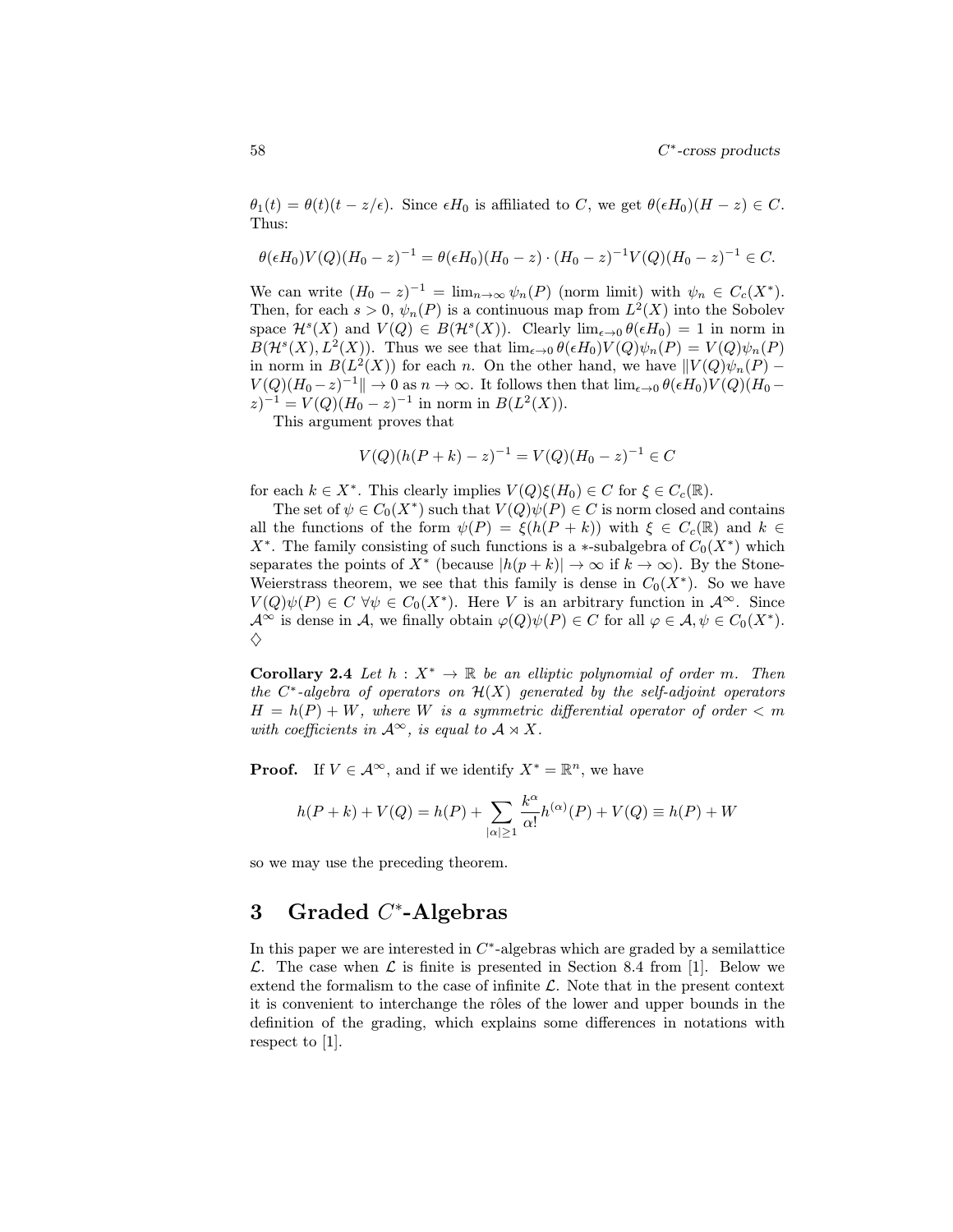Let  $\mathcal L$  be an arbitrary *semilattice*, i.e.  $\mathcal L$  is a partially ordered set such that the lower bound  $a \wedge b$  exists for all  $a, b \in \mathcal{L}$ . If  $\mathcal L$  has a least or a greatest element, we denote it min  $\mathcal L$  or max  $\mathcal L$  respectively. We denote by  $\mathbb F(\mathcal L)$  the family of finite subsets  $\mathcal{F} \subset \mathcal{L}$  such that  $a \wedge b \in \mathcal{F}$  if  $a, b \in \mathcal{F}$  (the empty set belongs to  $\mathbb{F}(\mathcal{L})$ ). So each  $\mathcal{F} \in \mathbb{F}(\mathcal{L})$  is a finite semilattice for the order relation induced by  $\mathcal{L}$ , in particular it has a least element min  $\mathcal F$ . We equip  $\mathbb F(\mathcal L)$  with the order relation given by inclusion. Since  $\mathcal{F}_1 \cap \mathcal{F}_2 \in \mathbb{F}(\mathcal{L})$  if  $\mathcal{F}_1, \mathcal{F}_2 \in \mathbb{F}(\mathcal{L})$ , the set  $\mathbb{F}(\mathcal{L})$  becomes a semilattice. Note that for each finite part  $F \subset \mathcal{L}$  the set of elements of the form  $a_1 \wedge \cdots \wedge a_n$  with  $a_1, \cdots, a_n \in F$  belongs to  $\mathbb{F}(\mathcal{L})$  and contains F.

A L-graded  $C^*$ -algebra is a  $C^*$ -algebra C equipped with a linearly independent family  $\{C(a)\}_{a\in\mathcal{L}}$  of  $C^*$ -subalgebras such that:

- (i)  $C(a) \cdot C(b) \subset C(a \wedge b)$  for all  $a, b \in \mathcal{L}$
- (ii) if  $\mathcal{F} \in \mathbb{F}(\mathcal{L})$  then  $C(\mathcal{F}) := \sum_{a \in \mathcal{F}} C(a)$  is a closed subspace of  $C$
- (iii)  $\bigcup_{\mathcal{F}\in\mathbb{F}(\mathcal{L})} C(\mathcal{F}) \equiv \sum_{a\in\mathcal{L}} C(a)$  is dense in C.

It is clear that for each  $\mathcal{F} \in \mathbb{F}(\mathcal{L})$  the space  $C(\mathcal{F})$  is a  $C^*$ -subalgebra of C and is equipped with a canonical structure of  $\mathcal{F}\text{-graded } C^*\text{-algebra.}$  The set of  $C^*$ -subalgebras of C (ordered by inclusion) is a semilattice and  $\mathcal{F} \longmapsto C(\mathcal{F})$ is an injective morphism of semilattices (i.e.  $C(\mathcal{F}_1 \cap \mathcal{F}_2) = C(\mathcal{F}_1) \cap C(\mathcal{F}_2)$ ). In particular, we have  $C(\mathcal{F}_1) \subset C(\mathcal{F}_2)$  if  $\mathcal{F}_1 \subset \mathcal{F}_2$  and C coincides with the inductive limit of  $\{C(\mathcal{F}) : \mathcal{F} \in \mathbb{F}(\mathcal{L})\}$ , a directed system of  $C^*$ -algebras.

We use the notation  $C(\mathcal{F}) = \sum_{a \in \mathcal{F}} C(a)$  for an arbitrary subset  $\mathcal{F}$  of  $\mathcal{L}$ . If  $\mathcal{F}$ is ∧-stable then  $C(\mathcal{F})$  is a \*-algebra, but is not complete in general. In particular C is just the closure of the ∗-algebra  $C(\mathcal{L})$ . For  $a \in \mathcal{L}$  set  $\mathcal{L}_a = \{b \mid a \leq b\},\$  $\mathcal{L}'_a = \{b \mid a \nleq b\}$  and let  $C_a$ ,  $J_a$  be the closure of  $C(\mathcal{L}_a)$  and  $C(\mathcal{L}'_a)$  respectively. Note that  $C(\mathcal{L}_a)$  is a \*-subalgebra of C and  $C(\mathcal{L}'_a)$  is a self-adjoint ideal in C. Hence  $C_a$ ,  $J_a$  are  $C^*$ -subalgebras of C and  $J_a$  is also a closed self-adjoint ideal in C.

**Theorem 3.1** For all  $a \in \mathcal{L}$  one has  $C = C_a + J_a$  and  $C_a \cap J_a = \{0\}$ . The projection  $\mathcal{P}_a: C \to C_a$  determined by this linear direct sum decomposition is a morphism, in particular  $\|\mathcal{P}_a\| = 1$ .

**Proof.** We clearly have  $C(\mathcal{L}) = C(\mathcal{L}_a) + C(\mathcal{L}'_a)$  as a linear direct sum. Let  $\mathcal{P}_a^{\circ}$ be the projection of  $C(\mathcal{L})$  onto  $C(\mathcal{L}_a)$  determined by this decomposition. Thus, if  $T \in C(\mathcal{L})$  is given by  $T = \sum_{b \in \mathcal{L}} T(b)$ , where  $T(b) \neq 0$  only for a finite number of b, we have  $\mathcal{P}_a^{\circ}[T] = \sum_{a \le b} \overline{T(b)}$ . Then  $\mathcal{P}_a^{\circ}[T]^* = \mathcal{P}_a^{\circ}[T^*]$  and if  $S = \sum_{b \in \mathcal{L}} S(b)$ with  $S(b) \neq 0$  only for a finite number of b, then

$$
ST = \sum_{b,c} S(b)T(c) = \sum_{d \in \mathcal{L}} \sum_{b \wedge c = d} S(b)T(c).
$$

Thus

$$
\mathcal{P}_a^{\circ}[ST] = \sum_{a \le d} \sum_{b \wedge c = d} S(b)T(c) = \sum_{a \le b \wedge c} S(b)T(c)
$$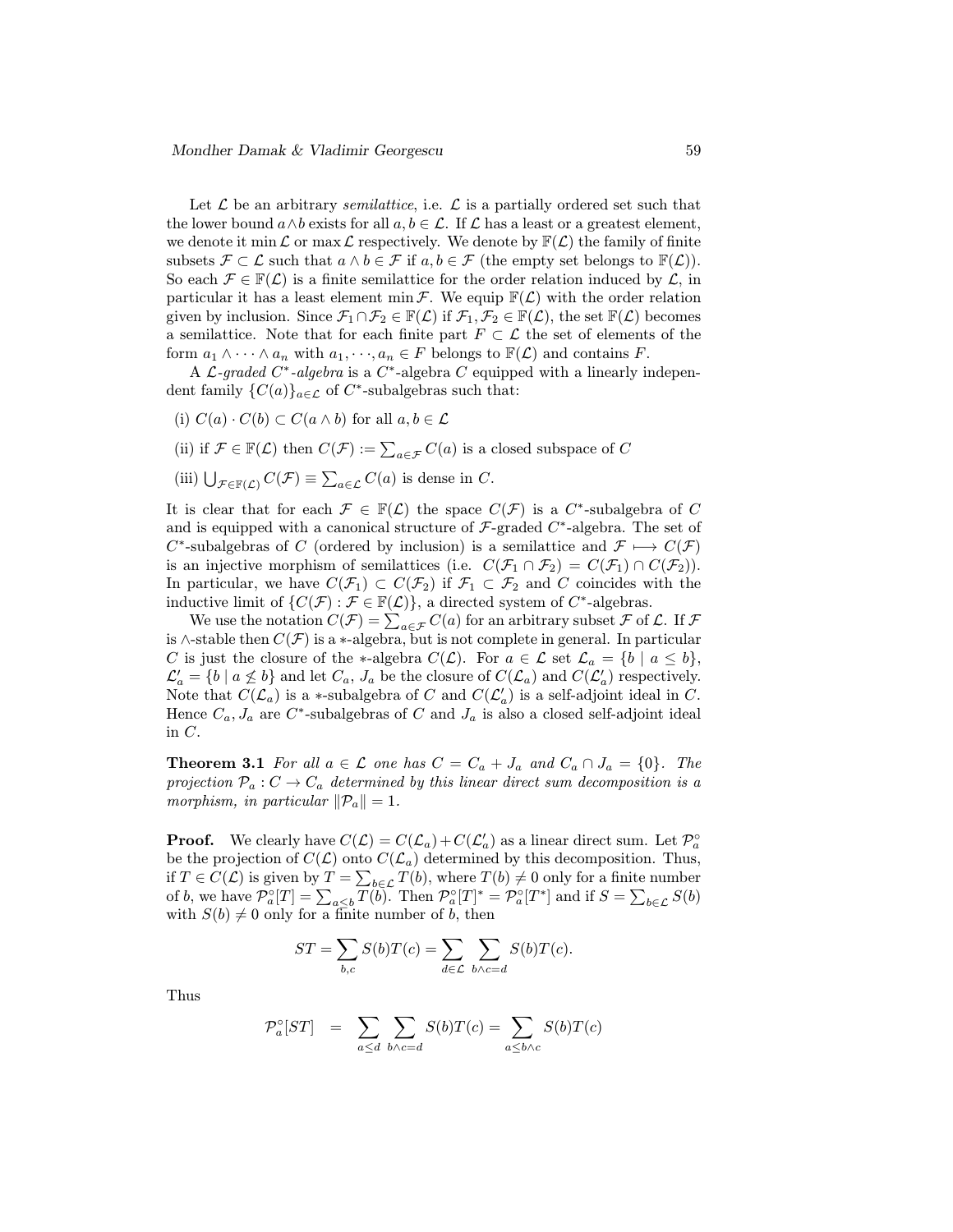$60$  C<sup>∗</sup>-cross products

$$
= \sum_{a \le b, a \le c} S(b)T(c) = \mathcal{P}_a^{\circ}[S] \mathcal{P}_a^{\circ}[T].
$$

Hence  $\mathcal{P}_{a}^{\circ}$  is a morphism of the \*-algebra  $C(\mathcal{L})$  onto its \*-subalgebra  $C(\mathcal{L}_{a})$ .

Let  $\mathcal{F} \in \mathbb{F}(\mathcal{L})$  such that  $a \in \mathcal{F}$  and  $T(b) = 0$  if  $b \notin \mathcal{F}$  (we saw before that such a F exists). Then  $\mathcal{P}_a^{\circ}|C(\mathcal{F})$  is a morphism of the  $C^*$ -algebra  $C(\mathcal{F})$  onto the C<sup>∗</sup>-algebra  $C(\mathcal{F}_a)$ , with  $\mathcal{F}_a = \mathcal{F} \cap \mathcal{L}_a$ . Such a morphism always has norm  $\leq 1$ . Hence we have  $||\mathcal{P}_{a}^{\circ}[T]|| \leq ||T||$ . Since this is valid for each  $T \in C(\mathcal{L})$  and  $C(\mathcal{L})$  is dense in C, we see that  $\mathcal{P}_{a}^{\circ}$  extends to a morphism  $\mathcal{P}_{a}: C \to C_{a}$  with  $\mathcal{P}_a[T] = T$  if  $T \in C_a$ . In particular,  $\mathcal{P}_a$  is also a linear projection of C onto  $C_a$ with  $\|\mathcal{P}_a\| \leq 1$ . Since  $C_a \neq \{0\}$  (because  $C(a) \neq \{0\}$ ) we have in fact  $\|\mathcal{P}_a\| = 1$ . We have  $C(\mathcal{L}'_a) = \ker \mathcal{P}_a^{\circ} \subset \ker \mathcal{P}_a$ . Since  $C(\mathcal{L})$  is dense in C,  $C(\mathcal{L}'_a) =$ 

 $(1 - \mathcal{P}_a)C(\mathcal{L})$ , and  $1 - \mathcal{P}_a$  is a continuous surjective map of C onto ker $\mathcal{P}_a$ , we get that  $C(\mathcal{L}'_a)$  is dense in ker $\mathcal{P}_a$ . So ker $\mathcal{P}_a = J_a$ .

One can reformulate the preceding theorem in the following terms: the map  $\mathcal{P}^\circ_a : C \to C$  defined by  $\mathcal{P}^\circ_a[\sum_b T(b)] = \sum_{a \leq b} T(b)$  extends to a norm 1 projection  $\overline{P}_a$  of C onto  $C_a$  which is also a morphism. Not also that the family of  $C^*$ subalgebras  $\{C_a\}_{a \in \mathcal{L}}$  is decreasing: if  $a \leq b$  then  $C_b \subset C_a$  and

$$
\mathcal{P}_a \mathcal{P}_b = \mathcal{P}_b \mathcal{P}_a = \mathcal{P}_b \tag{3.1}
$$

If  $\mathcal L$  has a least element min  $\mathcal L$  then  $C(\min \mathcal L)$  is a closed self-adjoint ideal in C, hence one may construct the quotient  $C^*$ -algebra

$$
\widehat{C} := C/C(\min \mathcal{L}).\tag{3.2}
$$

We shall give a more explicit description of this object when  $\mathcal L$  is an atomic semilattice. We recall that an *atom* of  $\mathcal L$  is an element  $a \neq \min \mathcal L$  such that  $b \leq a \Rightarrow b = \min \mathcal{L}$  or  $b = a$ . We denote by M the set of atoms of  $\mathcal{L}$  and we say that L is *atomic* if each  $b \neq \min \mathcal{L}$  is minorated by an atom. Then we can associate to  $C$  a second  $C^*$ -algebra, namely

$$
\widetilde{C} := \bigoplus_{a \in \mathcal{M}} C_a \tag{3.3}
$$

where the direct sum is in the  $C^*$ -algebra sense. Observe that there is a natural morphism  $\mathcal{P}: C \to \widetilde{C}$ , namely

$$
\mathcal{P}[T]=(\mathcal{P}_a[T])_{a\in\mathcal{M}}.
$$

**Theorem 3.2** Assume that the semilattice  $\mathcal{L}$  has a least element and is atomic. Then the kernel of the morphism  $P$  is equal to  $C(\min \mathcal{L})$ .

**Proof.** First we note that the result is known (and easy to prove) if  $\mathcal{L}$  is finite, see Theorem 8.4.1 in [1]; this particular case will be needed below. Clearly  $\mathcal{P}_a[T] = 0$  if  $T \in C(\min \mathcal{L})$  and  $a \neq \min \mathcal{L}$ , so  $C(\min \mathcal{L}) \subset \text{Ker } \mathcal{P}$ . Reciprocally, let  $T \in C$  such that  $\mathcal{P}_a[T] = 0$  for all  $a \in \mathcal{M}$ . Then for each  $\epsilon > 0$  there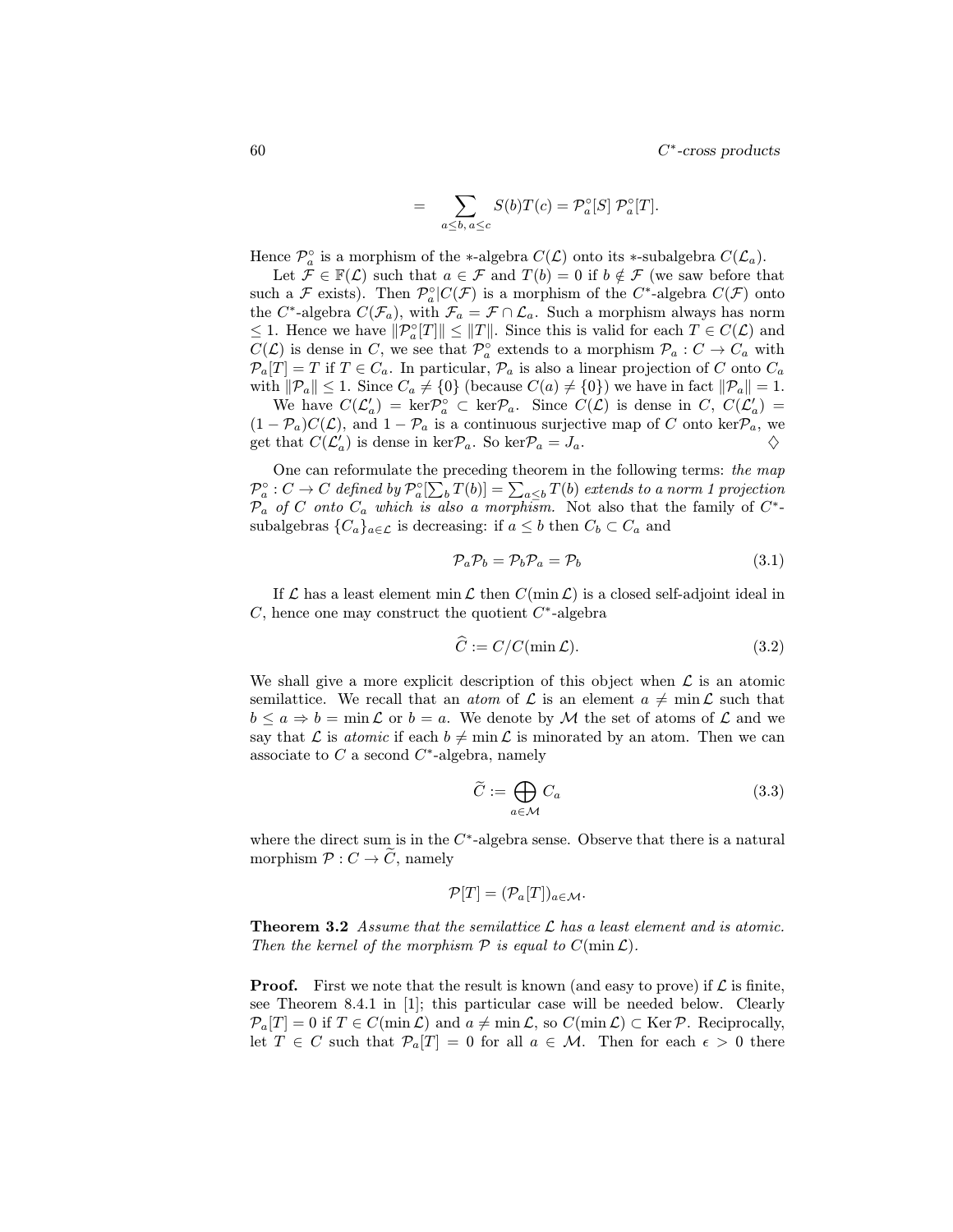is  $\mathcal{F} \in \mathbb{F}(\mathcal{L})$  and there is  $S \in C(\mathcal{F})$  such that  $||T - S|| \leq \epsilon$ . We assume, without loss of generality, that  $\min \mathcal{L} \in \mathcal{F}$ , hence  $\mathcal{F}$  is a finite semilattice with  $\min \mathcal{F} = \min \mathcal{L}$ . If  $b \neq \min \mathcal{L}$  is an element of  $\mathcal{F}$  then there is  $a \in \mathcal{M}$  such that  $a \leq b$ , hence  $\mathcal{P}_b[T] = \mathcal{P}_b \mathcal{P}_a[T] = 0$ . We get

$$
\|\mathcal{P}_b[S]\| = \|\mathcal{P}_b[T-S]\| \le \|T-S\| \le \epsilon.
$$

Here  $P_b$  is the projection associated to the algebra C. However, it is clear (see the remark after the proof of Theorem 3.1) that the restriction of  $P_b$  to  $C(\mathcal{F})$ coincides with the canonical projection of the F-graded algebra  $C(\mathcal{F})$  onto its subalgebra  $C(\mathcal{F}_b)$ ,  $\mathcal{F}_b = \{c \in \mathcal{F} : b \leq c\}.$ 

Let  $\mathcal N$  be the set of atoms of  $\mathcal F$ . Then according to Theorem 8.4.1 from [1], the map  $U \mapsto (\mathcal{P}_b[U])_{b \in \mathcal{N}}$ , sending  $C(\mathcal{F})$  into  $\bigoplus_{b \in \mathcal{N}} C(\mathcal{F}_b)$ , has  $C(\min \mathcal{F})$  $\mathcal{C}(\min \mathcal{L})$  as its kernel. The map  $C(\mathcal{F})/C(\min \mathcal{L}) \to \bigoplus_{b \in \mathcal{N}} C(\mathcal{F}_b)$  will be an isometry and since  $\|\mathcal{P}_b[S]\| \leq \epsilon$  for each  $b \in \mathcal{N}$ , the image of S in the quotient space  $C(\mathcal{F})/C(\min \mathcal{L})$  has norm  $\leq \epsilon$ . From the definition of the quotient norm it follows that there is  $S_0 \in C(\min \mathcal{L})$  such that  $||S - S_0|| \leq 2\epsilon$  (in fact  $\leq \epsilon$ ).

Thus, we see that for each  $\epsilon > 0$  there is  $S_0 \in C(\min \mathcal{L})$  such that

$$
||T - S_0|| = ||T - S + S - S_0|| \le 3\epsilon.
$$

Since  $C(\min \mathcal{L})$  is closed we get  $T \in C(\min \mathcal{L})$ .

The preceding theorem gives us a canonical embedding  $\widehat{C} \subset \widetilde{C}$ , more precisely

$$
C/C(\min \mathcal{L}) \hookrightarrow \bigoplus_{a \in \mathcal{M}} C_a. \tag{3.4}
$$

Although easy to prove, this result is important: it allows one to compute the essential spectrum and to prove the Mourre estimate under very general assumptions. The range of the map (3.4) can be explicitly described, but this is irrelevant for our purposes.

### 4 C<sup>∗</sup>-Algebras Associated to Subspaces

#### 4.1

Let  $X$  be a finite-dimensional real vector space and  $Y$  a linear subspace. We denote  $\pi_Y = \pi_Y^X$  the canonical surjection of X onto the quotient vector space  $X/Y$  and  $Y^{\perp}$  the set of  $x^* \in X^*$  such that  $\langle y, x^* \rangle = 0 \ \forall y \in Y$ . We have canonical identifications  $(X/Y)^* = Y^{\perp}$  and  $X^*/Y^{\perp} = Y^*$ .

We shall embed  $C_0(X/Y) \subset C_b(X)$  with the help of the map  $\varphi \mapsto \varphi \circ \pi_Y$ . Since  $C_b(X) \subset B(X)$ , we shall have

$$
C_0(X/Y) \subset C_{bu}(X/Y) \subset C_{bu}(X) \subset B(X). \tag{4.1}
$$

For  $\varphi \in C_b(X/Y)$  we shall denote  $\varphi(Q_Y) = (\varphi \circ \pi_Y)(Q)$  the operator in  $B(X)$ associated to it. Sometimes it is important to specify in the notations the space X; then we set  $\varphi(Q_Y) = \varphi(Q_Y^X)$ .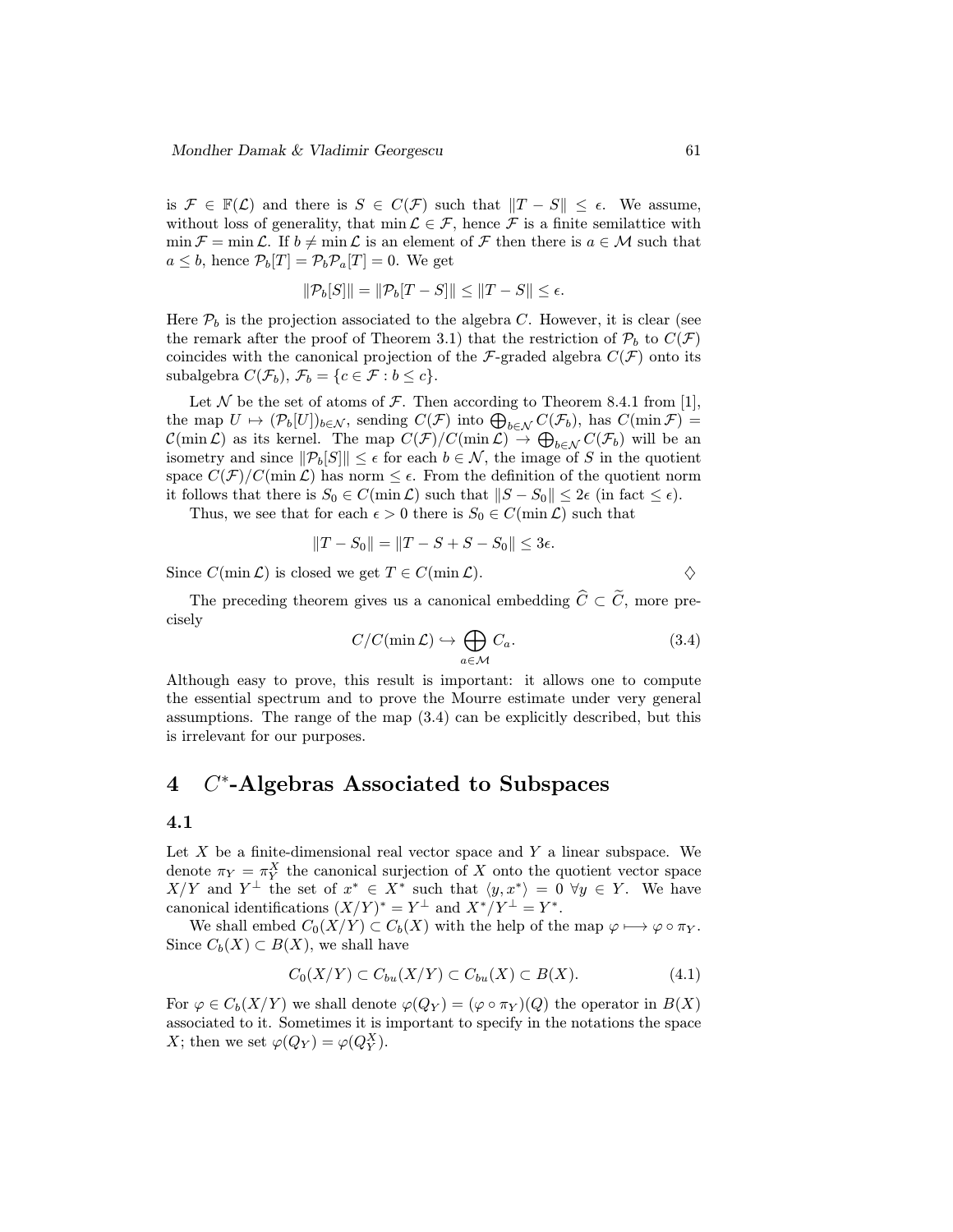The relation  $Y^* = X^*/Y^{\perp}$  implies

$$
C_b(Y^*) = C_b(X^*/Y^{\perp}) \subset C_b(X^*) \subset B(X). \tag{4.2}
$$

For  $\psi \in C_b(Y^*)$  we denote  $\psi(P_Y)$  or  $\psi(P_Y^X)$  the operator in  $B(X)$  associated to it; we have  $\psi(P_Y^X) = \Phi_{X^*}[\psi(Q_{Y^{\perp}}^X].$  Observe, in particular, that the group  $C^*$ -algebra  $C_0(Y^*)$  of the additive group Y is embedded in  $B(X)$ .

Let  $\mathbb{G}(X)$  be the Grassmannian of X, i.e. the lattice of all vector subspaces of X with inclusion as order relation. Note that for  $Y, Z \in \mathbb{G}(X)$  one has  $Y \wedge Z = Y \cap Z$  and  $Y \vee Z = Y + Z$ . For each  $Y \in \mathbb{G}(X)$  we have a  $C^*$ -subalgebra  $C_0(X/Y)$  of  $C_b(X)$  as explained above. In particular  $C_0(X/O) = C_0(X)$  and  $C_0(X/X) = \mathbb{C}$ . Note that each  $C_0(X/Y)$  is translation invariant, i.e. it is stable under all the automorphisms  $\tau_x, x \in X$ .

If  $\mathcal{F} \subset \mathbb{G}(X)$  is a family of vector subspaces of X then we set

$$
C_0^X(\mathcal{F}) = \sum_{Y \in \mathcal{F}} C_0(X/Y). \tag{4.3}
$$

This is the linear subspace of  $C_{bu}(X)$  generated by  $\bigcup_{Y \in \mathcal{F}} C_0(X/Y)$ . Note that  $C_0^X(\emptyset) = \{0\}$  and  $C_0^X(Y) \equiv C_0^X(\{Y\}) = C_0(X/Y)$ .

**Lemma 4.1** (a) The family  $\{C_0(X/Y) : Y \in \mathbb{G}(X)\}\$  of  $C^*$ -subalgebras of  $C_b(X)$  is linearly independent.

(b) If  $\mathcal{F} \subset \mathbb{G}(X)$  is finite then  $C_0^X(\mathcal{F})$  is a closed subspace of  $C_{bu}(X)$ .

(c) For each  $Y, Z \in \mathbb{G}(X)$  the set  $C_0(X/Y) \cdot C_0(X/Z)$  is a dense subalgebra of  $C_0(X/(Y \cap Z)).$ 

**Proof.** We give a detailed proof of this simple lemma because the same argument will be used later on in order to prove Theorem 4.5. Let  $\mathcal{F} \subset \mathbb{G}(X)$ be finite and for each  $Y \in \mathcal{F}$  let  $\varphi_Y \in C_0(X/Y)$ . Denote  $\varphi^Y : X/Y \to \mathbb{C}$  the function such that  $\varphi_Y = \varphi^Y \circ \pi_Y$ . Then for each  $\omega \in X$  one has  $(\tau_\omega \varphi_Y)(x) =$  $\varphi^{Y}(\pi_Y(x)+\pi_Y(\omega))$  for all  $x \in X$ . Hence, if we set  $\mathcal{F}_{\omega} = \{Y \in \mathcal{F} : \omega \in Y\}$ , then

$$
\lim_{\lambda \to \infty} \tau_{\lambda \omega} \left[ \sum_{Y \in \mathcal{F}} \varphi_Y \right] = \sum_{Y \in \mathcal{F}_{\omega}} \varphi_Y \tag{4.4}
$$

pointwise on X. In particular

$$
\|\sum_{Y \in \mathcal{F}_{\omega}} \varphi_Y\| \le \|\sum_{Y \in \mathcal{F}} \varphi_Y\| \tag{4.5}
$$

where  $\|\cdot\|$  is the sup norm.

Let us prove that there is a number C such that for all  $Z \in \mathcal{F}$  and all  $\{\varphi_Y\}$ as above

$$
\|\varphi_Z\| \le C \|\sum_{Y \in \mathcal{F}} \varphi_Y\|.\tag{4.6}
$$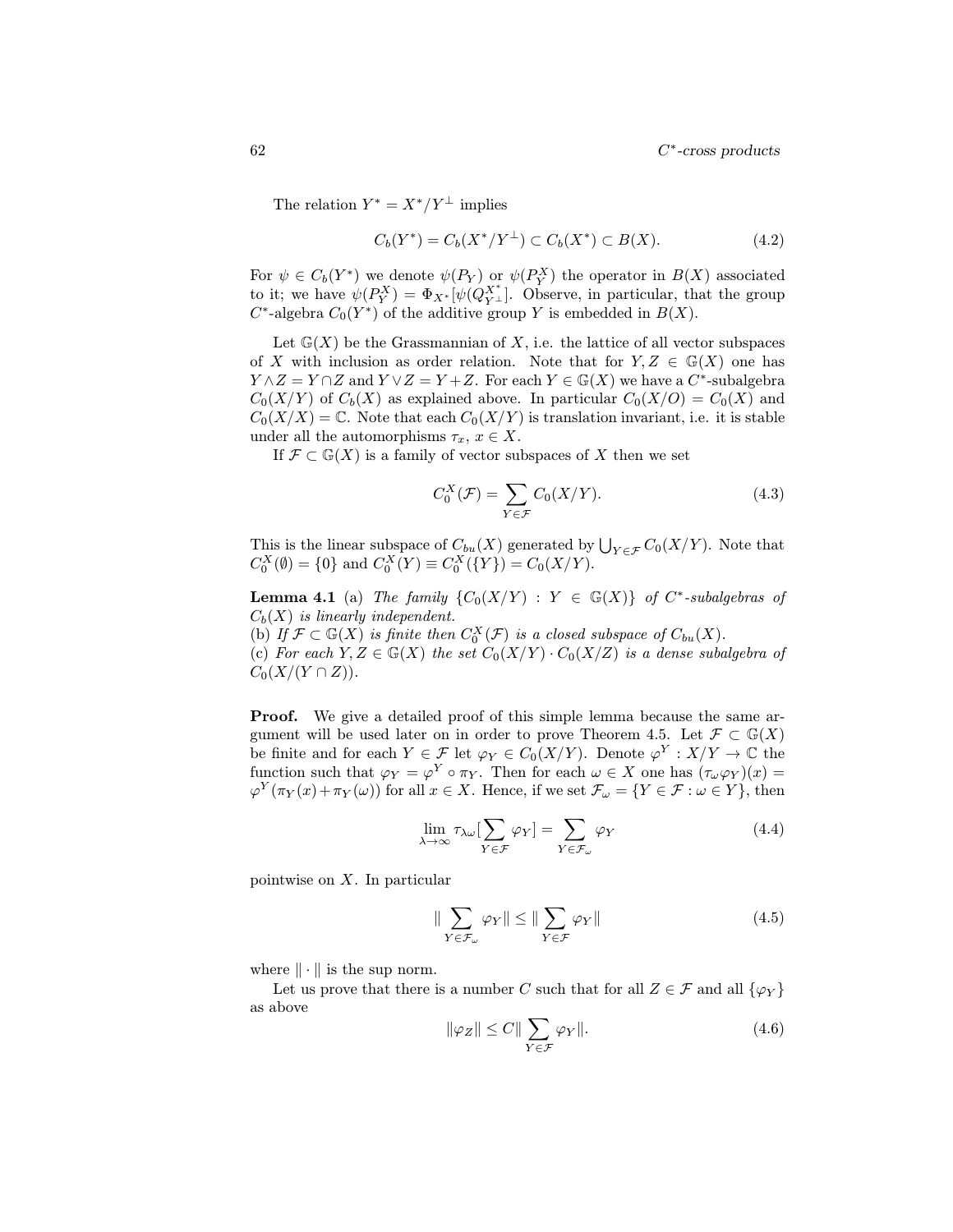This clearly implies (a) and (b). If the set

$$
Z_0 = Z \setminus \bigcup_{Y \neq Z} Y = \bigcap_{Y \neq Z} [Z \setminus (Y \bigcap Z)]
$$

is not empty then (4.5) with a choice  $\omega \in Z_0$  gives (4.6) (with  $C = 1$ ). Since  $Y \cap Z$  are linear subspaces of Z one has  $Z_0 = \emptyset$  if and only if there is  $Y \in \mathcal{F}$ such that  $Z \subset Y$  strictly. This cannot happen if Z is a maximal element in  $\mathcal{F}$ , hence (4.6) holds for such elements. Let  $\mathcal{F}_1$  be the set of  $Y \in \mathcal{F}$  which are not maximal elements in F. Then we clearly get  $\|\sum_{Y \in \mathcal{F}_1} \varphi_Y\| \leq C_1 \|\sum_{Y \in \mathcal{F}} \varphi_Y\|$ for some constant  $C_1$ . By what we already proved we see then that  $(4.6)$  holds for the maximal elements Z of  $\mathcal{F}_1$ , etc.

We now prove (c). Let  $E = (X/Y) \times (X/Z)$  equipped with the direct sum vector space structure. If  $\varphi \in C_0(X/Y)$  and  $\psi \in C_0(X/Z)$  then  $\varphi \otimes \psi$ denotes the function  $(s, t) \mapsto \varphi(s)\psi(t)$ , which belongs to  $C_0(E)$ . The subspace generated by the functions of the form  $\varphi \otimes \psi$  is dense in  $C_0(E)$  by the Stone-Weierstrass theorem. Let  $F$  be a linear subspace of  $E$ . Since each function in  $C_0(F)$  extends to a function in  $C_0(E)$  we see that the restrictions  $(\varphi \otimes \psi) | F$ generate a dense linear subspace of  $C_0(F)$ .

Let us denote by  $\pi$  the map  $x \mapsto (\pi_Y(x), \pi_Z(x))$ , so  $\pi$  is a linear map from X to E with kernel  $V = Y \cap Z$ . Let F be the range of  $\pi$ . Then there is a linear bijective map  $\tilde{\pi}: X/V \to F$  such that  $\pi = \tilde{\pi} \circ \pi_V$ . So  $\theta \mapsto \theta \circ \tilde{\pi}$  is an isometric isomorphism of  $C_0(F)$  onto  $C_0(X/V)$ . Hence for  $\varphi \in C_0(X/Y)$ and  $\psi \in C_0(X/Z)$  the function  $\theta = (\varphi \otimes \psi) \circ \tilde{\pi}$  belongs to  $C_0(X/V)$ , it has the property  $\theta \circ \pi_V = \varphi \circ \pi_Y \cdot \psi \circ \pi_Z$ , and the functions of this form generate a dense linear subspace of  $C_0(X/V)$ .

We say that  $\mathcal{F} \subset \mathbb{G}(X)$  is  $\cap$ -stable if  $Y, Z \in \mathcal{F} \Rightarrow Y \cap Z \in \mathcal{F}$  (so  $\mathcal{F}$  is a generalized flag of subspaces of X). Such a  $\mathcal F$  is a semilattice when equipped with the order relation given by inclusion. We denote by  $\mathbb{F}(X) = \mathbb{F}(\mathbb{G}(X))$  the set of finite ∩-stable subsets of  $\mathbb{G}(X)$ .

**Corollary 4.2** If  $\mathcal{F} \in \mathbb{F}(X)$  then  $C_0^X(\mathcal{F})$  is a  $C^*$ -subalgebra of  $C_{bu}(X)$  equipped with a natural structure of  $\mathcal{F}\text{-graded } C^*$ -algebra. This algebra is unital if and only if  $X \in \mathcal{F}$ . For  $\mathcal{F}_1, \mathcal{F}_2 \in \mathbb{F}(X)$  one has

$$
C_0^X(\mathcal{F}_1) \bigcap C_0^X(\mathcal{F}_2) = C_0^X(\mathcal{F}_1 \bigcap \mathcal{F}_2). \tag{4.7}
$$

In particular, one has  $C_0^X(\mathcal{F}_1) \subset C_0^X(\mathcal{F}_2)$  if and only if  $\mathcal{F}_1 \subset \mathcal{F}_2$ .

#### 4.2

We are ready to define the noncommutative versions of the algebras  $C_0(X/Y)$ : they are cross products of algebras of the form  $C_0(X/Y)$  by the natural action  $\tau$ of the additive group X. These algebras have been first introduced, in a rather different form, by Perry, Sigal and Simon in [PSS]. The connection between our formulation and theirs is clarified by Proposition 4.7 below. See also the introductions of chapters 8 and 9 in [1].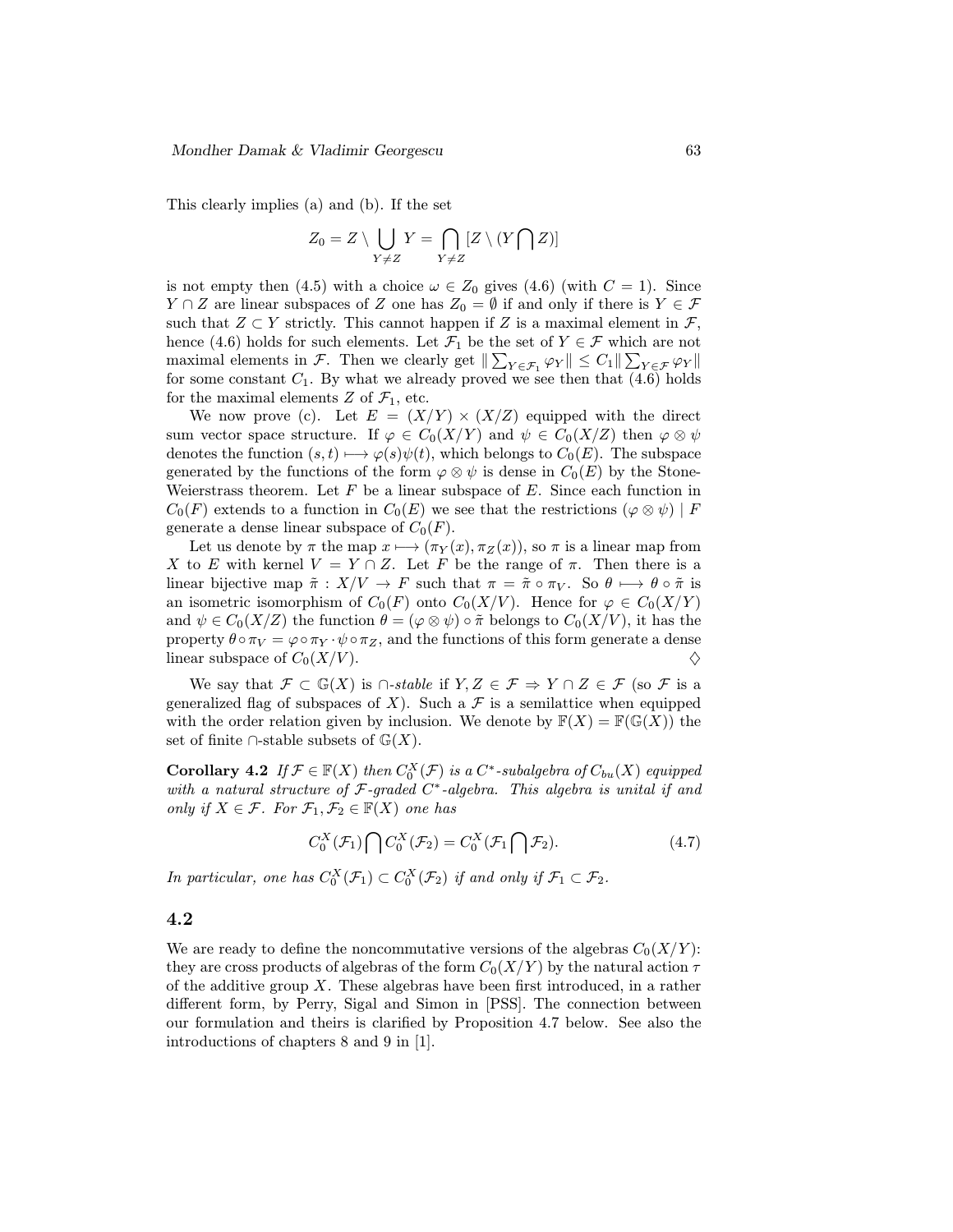**Definition 4.3** If Y is a subspace of X then  $C_0^X(Y) = C_0(X/Y) \rtimes X$  is the  $C^*$ -subalgebra of  $B(X)$  obtained as norm closure of  $C_0(X/Y) \cdot C_0(X^*)$ . For each subset  $\mathcal{F} \subset \mathbb{G}(X)$  let  $C_0^X(\mathcal{F})$  be the linear subspace of  $B(X)$  generated by the algebras  $C_0^X(Y)$  with  $Y \in \mathcal{F}$ , so

$$
C_0^X(\mathcal{F}) = \sum_{Y \in \mathcal{F}} C_0^X(Y). \tag{4.8}
$$

Observe that  $C_0^X(\mathcal{F}) = [C_0^X(\mathcal{F}) \cdot C_0(X^*)] = [C_0(X^*) \cdot C_0^X(\mathcal{F})]$ . So for  $\cap$ -stable  $\mathcal F$  we have  $C_0^X(\mathcal F) = C_0^X(\mathcal F) \rtimes X$ .

To each vector subspace Y of X we have thus associated a  $C^*$ -subalgebra  $C_0^X(Y)$  of  $B(X)$ . The only one which is abelian is

$$
C_0^X(X) = C_0(X^*) = \{ \varphi(P) \mid \varphi \in C_0(X^*) \}.
$$
\n(4.9)

The algebra  $C_0^X(0)$  is generated by  $C_0(X) \cdot C_0(X^*)$  and, since the operators of the form  $\varphi(Q)\psi(P)$ ) with  $\varphi \in C_0(X)$ ,  $\psi \in C_0(X^*)$  are compact, we have

$$
C_0^X(O) = K(X). \tag{4.10}
$$

The algebras which play the main rôle in the  $N$ -body problem (as presented in ch. 9 of [1]) are of the form  $C_0^X(\mathcal{F})$  with finite  $\mathcal F$  and will be studied in this section. The next one is devoted to the case  $\mathcal{F} = \mathbb{G}(X)$ .

We shall need an extension of the automorphism  $\tau_x$  of  $C_b(X)$  to an automorphism of  $B(X)$ : we set  $\tau_x[S]=e^{i\langle x,P\rangle}Se^{-i\langle x,P\rangle}$  for each  $x\in X$  and  $S\in B(X)$ . Observe that for  $\varphi \in C_0(X/Y)$  and  $\psi \in C_0(X^*)$  one has

$$
\tau_x[\varphi(Q_Y)\psi(P)] = \varphi(Q_Y + \pi_Y(x))\psi(P).
$$

This immediately gives the next lemma.

**Lemma 4.4** (i) If  $y \in Y$  and  $S \in C_0^X(Y)$  then  $\tau_y[S] = S$ ; (ii) if  $S \in C_0^X(Y)$  and  $\pi_Y(x) \to \infty$  then  $\tau_x[S] \to 0$  in the strong operator topology.

**Theorem 4.5** (a) The family  ${C_0^X(Y) : Y \in \mathbb{G}(X)}$  of  $C^*$ -subalgebras of  $B(X)$ is linearly independent.

(b) If  $\mathcal{F} \subset \mathbb{G}(X)$  is finite then  $C_0^X(\mathcal{F})$  is (norm) closed in  $B(X)$ .

(c) If  $Y, Z \in \mathbb{G}(X)$  then  $C_0^X(Y) \cdot C_0^X(Z)$  is a dense linear subspace of the  $C^*$  $algebra C_0^X(Y \cap Z)$ .

**Proof.** Let  $\mathcal{F} \subset \mathbb{G}(X)$  be finite and for each  $Y \in \mathcal{F}$  let  $T(Y) \in C_0^X(Y)$ . Then

$$
s - \lim_{\lambda \to \infty} \tau_{\lambda \omega} \left[ \sum_{Y \in \mathcal{F}} T(Y) \right] = \sum_{Y \in \mathcal{F}_{\omega}} T(Y) \tag{4.11}
$$

where the notations are as in the proof of Lemma 4.1. Indeed, this is an immediate consequence of (i) and (ii) above. Now (a) and (b) follow by the same argument as in Lemma 4.1.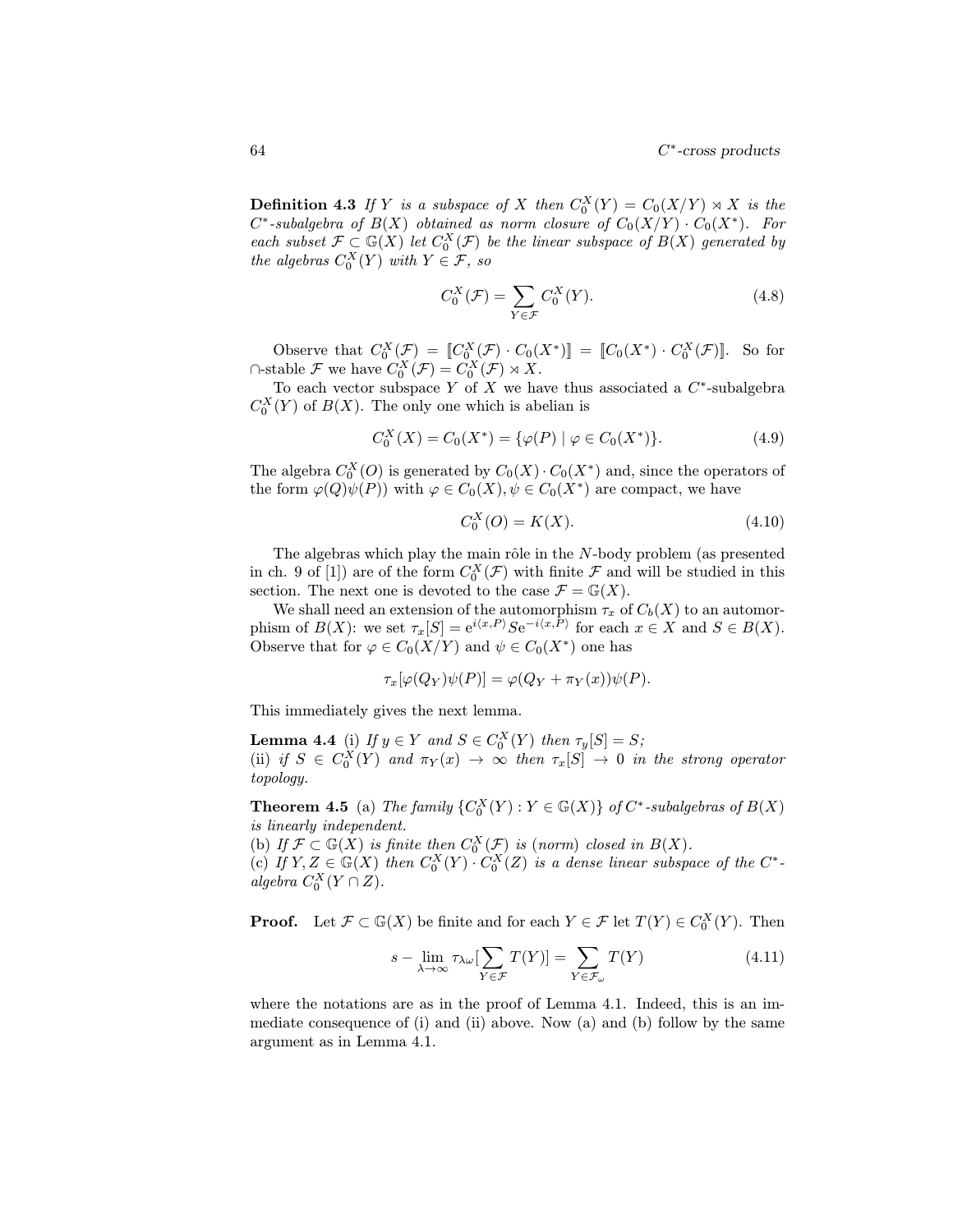We shall deduce (c) from the corresponding assertion of Lemma 4.1. By Corollary 2.2  $C_0^X(Y)$  is the norm closed linear space generated by the operators of the form  $\psi_Y(P)\varphi_Y(Q_Y)$ , with  $\psi_Y \in C_0(X^*)$  and  $\varphi_Y \in C_0(X/Y)$ . On the other hand  $C_0^X(Z)$  is, by definition, the norm closure of the linear space generated by the operators of the form  $\varphi_Z(Q_Z)\psi_Z(P)$ , with  $\varphi_Z \in C_0(X/Z)$  and  $\psi_Z \in C_0(X^*)$ . By Lemma 4.1 one has  $\varphi_Y(Q_Y)\varphi_Z(Q_Z) = \varphi_V(Q_V)$  for some  $\varphi_V \in C_0(X/V)$ , where  $V = Y \cap Z$ . So

$$
\psi_Y(P)\varphi_Y(Q_Y)\cdot\varphi_Z(Q_Z)\psi_Z(P)=\psi_Y(P)\cdot\varphi_V(Q_V)\psi_Z(P)
$$

which clearly belongs to  $C_0^X(Y \cap Z)$ . This proves that  $C_0^X(Y) \cdot C_0^X(Z) \subset$  $C_0^X(Y \cap Z).$ 

Elements of the form  $\psi_1(P)\varphi_V(Q_V)\psi_2(P)$ , with  $\psi_1, \psi_2 \in C_0(X^*)$  and  $\varphi_V \in$  $C_0(X/V)$ , clearly generate  $C_0^X(Y \cap Z)$  (because those elements of the form  $\varphi_V(Q_V) \psi_1(P) \psi_2(P)$  do and we may use Lemma 2.1). Hence the density of  $C_0^X(Y) \cdot C_0^X(Z)$  in  $C_0^X(Y \cap Z)$  follows immediately from Lemma 4.1.  $\Diamond$  The following result is an immediate consequence of Theorem 4.5

**Theorem 4.6** If  $\mathcal{F} \in \mathbb{F}(X)$  then  $C_0^X(\mathcal{F})$  is a  $C^*$ -subalgebra of  $B(X)$ . If we equip F with the order relation given by inclusion then the family  ${C_0^X(Y)}_{Y \in \mathcal{F}}$ of  $C^*$ -subalgebras of  $C_0^X(\mathcal{F})$  provides  $C_0^X(\mathcal{F})$  with a structure of  $\mathcal{F}$ -graded  $C^*$ algebra.

#### 4.3

The choice of a supplementary subspace  $Z$  of  $Y$  in  $X$  will give us a canonical isomorphism between  $C(X/Y)$  and the C<sup>\*</sup>-tensor product of the algebras  $C_0(Y^*)$ and  $K(Z)$ :

$$
C(X/Y) \cong C_0(Y^*) \otimes K(Z). \tag{4.12}
$$

In order to define in a precise way this isomorphism let us introduce some notations. Since  $X = Y + Z$  (direct sum) we have a canonical identification of  $X^*$  with  $Y^* \oplus Z^*$ . Let  $i_Y, i_Z$  be the inclusion maps of Y, Z into X respectively. By taking adjoints we get an isomorphism  $(i_Y^*, i_Z^*)$  :  $X^* \to Y^* \oplus Z^*$  and we may define for any functions  $u : Y^* \to \mathbb{C}$  and  $v : Z^* \to \mathbb{C}$  the function  $u \otimes v : X^* \to \mathbb{C}$ by  $(u \otimes v)(x^*) = u(i_Y^*x^*)v(i_Z^*x^*)$ . If  $u \in C_0(Y^*)$ ,  $v \in C_0(Z^*)$  then clearly  $u \otimes v \in C_0(X^*)$ . Moreover, the projection  $p_Z : X \to Z$  determined by the direct sum decomposition  $X = Y + Z$  factorizes to an isomorphism  $p_Z^{\flat}: X/Y \to Z$  and if for  $w: Z \to \mathbb{C}$  we define  $w^{\flat}: X/Y \to \mathbb{C}$  by  $w^{\flat} = w \circ p_Z^{\flat}$ , then  $w^{\flat} \in C_0(X/Y)$ if  $w \in C_0(Z)$ .

**Proposition 4.7** There is a linear continuous map  $C_0(Y^*) \otimes K(Z) \to C_0^X(Y)$ such that for each  $u \in C_0(Y^*), v \in C_0(Z^*)$  and  $w \in C_0(Z)$  the element  $u(P^Y) \otimes$  $[w(Q^Z)v(P^Z)]$  is sent into  $w^{\flat}(Q_Y)(u \otimes v)(P^X)$ . This map is uniquely defined and is an isomorphism.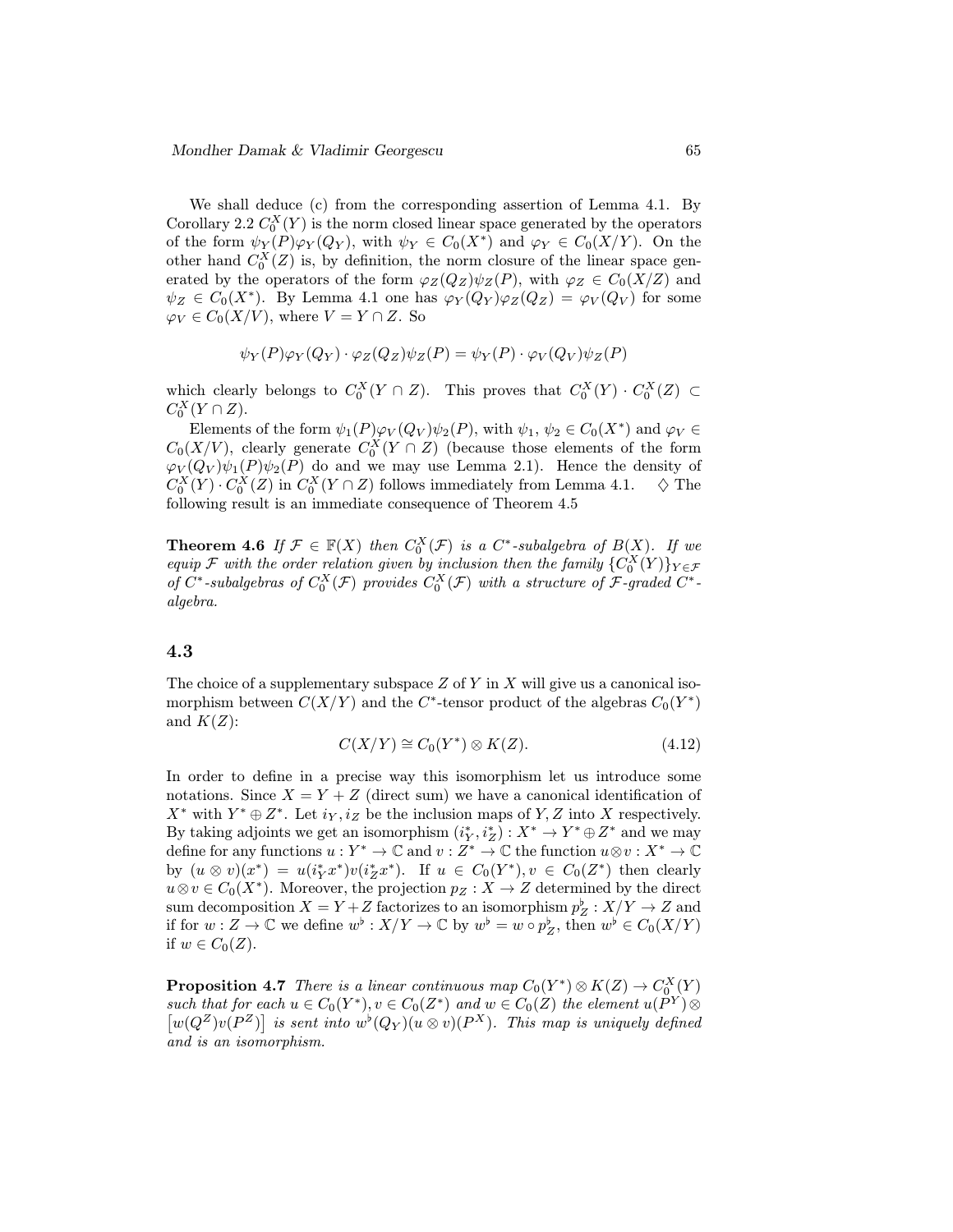Proof. The uniqueness of the map and its surjectivity follow immediately from the fact that the elements of the form  $u(P^Y) \otimes [w(Q^Z)v(P^Z)]$  and  $w^{\flat}(Q_Y)(u \otimes$  $(v)(P^X)$  span dense linear subspaces in  $C_0(Y^*)\otimes K(Z)$  and  $C_0^X(Y)$  respectively. To prove the existence and the isomorphism properties observe that we get an isomorphism  $\mathcal{J} : \mathcal{H}(X) \to \mathcal{H}(Y) \otimes \mathcal{H}(Z)$  by setting  $(\mathcal{J}f)(y, z) = f(y + z)$ . It remains to check that

$$
u(P^Y) \otimes [w(Q^Z)v(P^Z)] \cdot \mathcal{J} = \mathcal{J} \cdot w^{\flat}(Q_Y)(u \otimes v)(P^X)
$$

which is a straightforward consequence of the definitions.  $\Diamond$ 

The preceding tensor product decomposition of  $\mathcal{H}(X)$  also gives canonical isomorphisms  $C_0(X/Y) \cong 1 \otimes C_0(Z)$  and  $C_0(X^*) \cong C_0(Y^*) \otimes C_0(Z^*)$ . This induces a linear isomorphism of the vector spaces  $C_0(X/Y) \cdot C_0(X^*)$  and  $C_0(Y^*)\otimes [C_0(Z)\cdot C_0(Z^*)]$  which extends to the isomorphism between  $C_0^X(Y)$ and  $C_0(Y^*)\otimes K(Z)$  indicated above.

If X is equipped with a scalar product  $\alpha$  and if  $\mathcal{H}(X)$  is identified with  $\mathcal{H}(Y) \otimes \mathcal{H}(Y_\alpha^{\perp}),$  where  $Y_\alpha^{\perp}$  is the orthogonal space of Y in X, then  $C_0^X(Y)$ will be equal to  $C_0(Y^*)\otimes K(Y_\alpha^\perp)$ . The algebras  $C_0(Y^*)$  and  $C_0(Y^*)\otimes K(Y_\alpha^\perp)$ are denoted  $\mathbb{T}(Y)$  and  $\mathcal{T}(Y_\alpha^{\perp})$  in [1]. If  $\alpha$  is replaced by a new scalar product  $\beta$ , so that Y has a different orthogonal subspace  $Y_\beta^\perp$ , then  $C_0(Y^*)\otimes K(Y_\beta^\perp)$ gives (after the identification  $\mathcal{H}(X) = \mathcal{H}(Y) \otimes \mathcal{H}(Y_{\beta}^{\perp})$ ) the same algebra as  $C_0(Y^*)\otimes K(Y_\alpha^{\perp})$  (cf. Proposition 4.7). So the algebra  $\mathcal{T}(Y_\alpha^{\perp})$  is determined by  $Y$ , independently of any Euclidean structure on  $X$ . Our present notation  $\check{C}_0^X(Y)$  stresses this fact.

# 5 The Algebra  $\mathfrak{C}_0^X$

#### 5.1

In this section we shall study the  $C^*$ -algebra

$$
C_0^X := \text{norm closure in } B(X) \text{ of } C_0^X(\mathbb{G}(X)).
$$
 (5.1)

For this we apply in the present context the general theory of Section 3: we take  $\mathcal{L} = \mathbb{G}(X)$  and  $C(Y) = C_0^X(Y)$  for  $Y \in \mathbb{G}(X)$ . So the algebra  $C_0^X$  is  $\mathbb{G}(X)$ -graded and can be identified with the inductive limit of the family of  $C^*$ -algebras  $\{C_{\mathcal{Q}}^X(\mathcal{F}) \mid \mathcal{F} \in \mathbb{F}(X)\}$ . Indeed, if we order  $\mathbb{F}(X)$  by the inclusion relation then  $C_0^X(\mathcal{F}_1) \subset C_0^X(\mathcal{F}_2)$  if and only if  $\mathcal{F}_1 \subset \mathcal{F}_2$  and

$$
\bigcup_{\mathcal{F}\in\mathbb{F}(X)} C_0^X(\mathcal{F}) = C_0^X(\mathbb{G}(X))
$$
\n(5.2)

is a dense ∗-subalgebra of  $C_0^X$ . Moreover, for all  $\mathcal{F}_1, \mathcal{F}_2$  in  $\mathbb{F}(X)$  we have

$$
C_0^X(\mathcal{F}_1) \cap C_0^X(\mathcal{F}_2) = C_0^X(\mathcal{F}_1 \cap \mathcal{F}_2).
$$
\n
$$
(5.3)
$$

If  $Y \in \mathbb{G}(X)$  then we denote by  $C_Y^X$  and  $J_Y^X$  the norm closures in  $B(X)$ of the spaces  $\sum_{Y \subset Z} C_0^X(Z)$  and  $\sum_{Y \not\subset Z} C_0^X(Z)$  respectively. Observe that the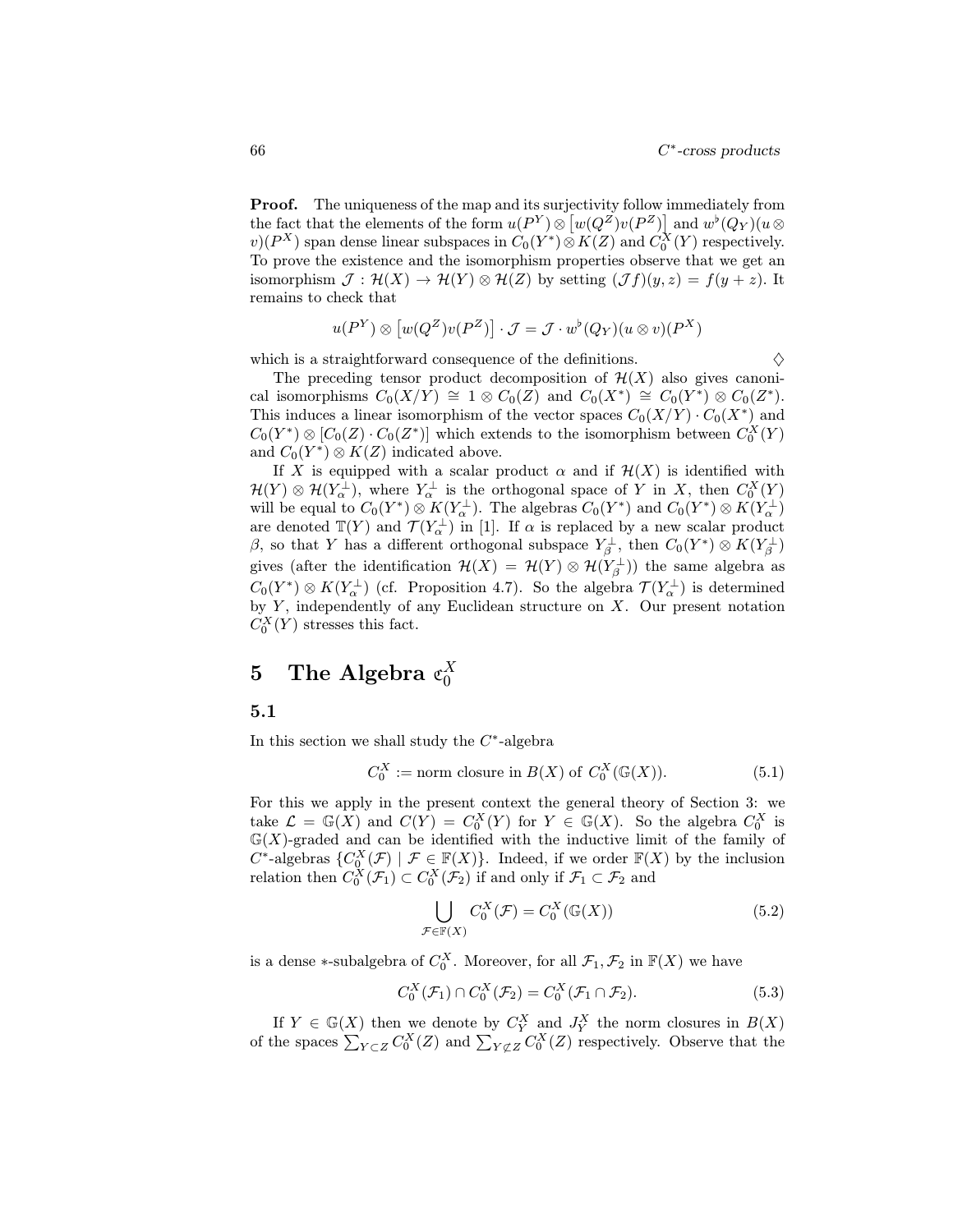notations are consistent: if  $Y = O = \{0\}$  then  $C_O^X = C_0^X$ . In the next theorem, which is an immediate consequence of Theorem 3.1, we point out a canonical projection (in the sense of linear spaces) of  $C_0^X$  onto its subspace  $C_Y^X$ .

**Theorem 5.1**  $C_Y^X$  is a  $C^*$ -subalgebra of  $C_0^X$ ,  $J_Y^X$  is a closed self-adjoint ideal in  $C_0^X$ , and  $C_0^X$  is equal to their direct sum:  $C_0^X = C_Y^X + J_Y^X$  and  $C_Y^X \bigcap J_Y^X =$  ${0}$ . The linear projection  $P_Y$  of the linear space  $C_0^X$  onto its linear subspace  $C_Y^X$  determined by the preceding direct sum decomposition is a morphism (in particular it is an operator of norm 1).

The family  ${C_Y^X \mid Y \in \mathbb{G}(X)}$  of  $C^*$ -subalgebras of  $C_0^X$  is decreasing

$$
Y \subset Z \Rightarrow C_Z^X \subset C_Y^X \tag{5.4}
$$

and has a least element  $C_X^X = C_0(X^*)$ . Clearly (5.4) implies

$$
\mathcal{P}_Z \mathcal{P}_Y = \mathcal{P}_Y \mathcal{P}_Z = \mathcal{P}_Z. \tag{5.5}
$$

Our purpose now is to describe the quotient of the algebra  $C_0^X$  with respect to the ideal  $C_0^X(0) = K(X)$  of compact operators. The next result is an immediate consequence of Theorem 3.2.

**Theorem 5.2** Let  $\mathbb{P}(X)$  be the projective space associated to X, i.e. the set of all one dimensional subspaces of X. Denote by  $\widetilde{C}_0^X$  the  $C^*$ -direct sum of the algebras  $C_Y^X$  with  $Y \in \mathbb{P}(X)$ :

$$
\widetilde{C}_0^X = \bigoplus_{Y \in \mathbb{P}(X)} C_Y^X. \tag{5.6}
$$

Let  $\mathcal{P}: C_0^X \to \widetilde{C}_0^X$  be defined by

$$
\mathcal{P}[T] = \bigoplus_{Y \in \mathbb{P}(X)} \mathcal{P}_Y[T]. \tag{5.7}
$$

Then  $P$  is a morphism and its kernel is equal to  $K(X)$ .

So P induces an embedding of the  $C^*$ -algebra  $C_0^X/K(X)$  into  $\widetilde{C}_0^X$ . We shall identify  $C_0^X/K(X)$  with a subalgebra of  $\widetilde{C}_0^X$ :

$$
C_0^X/K(X) \subset \widetilde{C}_0^X. \tag{5.8}
$$

#### 5.2

We shall make here some final remarks concerning the algebra  $C_0^X$ . First we give another description of the maps  $\mathcal{P}_Y$ . Observe that by Theorem 4.5(a) each  $T \in C_0^X(\mathbb{G}(X))$  can be written in a unique way as a sum  $T = \sum_{Z \in \mathcal{F}} T(Z)$  with  $\mathcal{F} \subset \mathbb{G}(X)$  finite and  $T(Z) \in C_0^X(Z)$ ,  $T(Z) \neq 0$ . For such a T we have

$$
\mathcal{P}_Y[T] = \sum_{Z \in \mathcal{F}, Z \supset Y} T(Z) \tag{5.9}
$$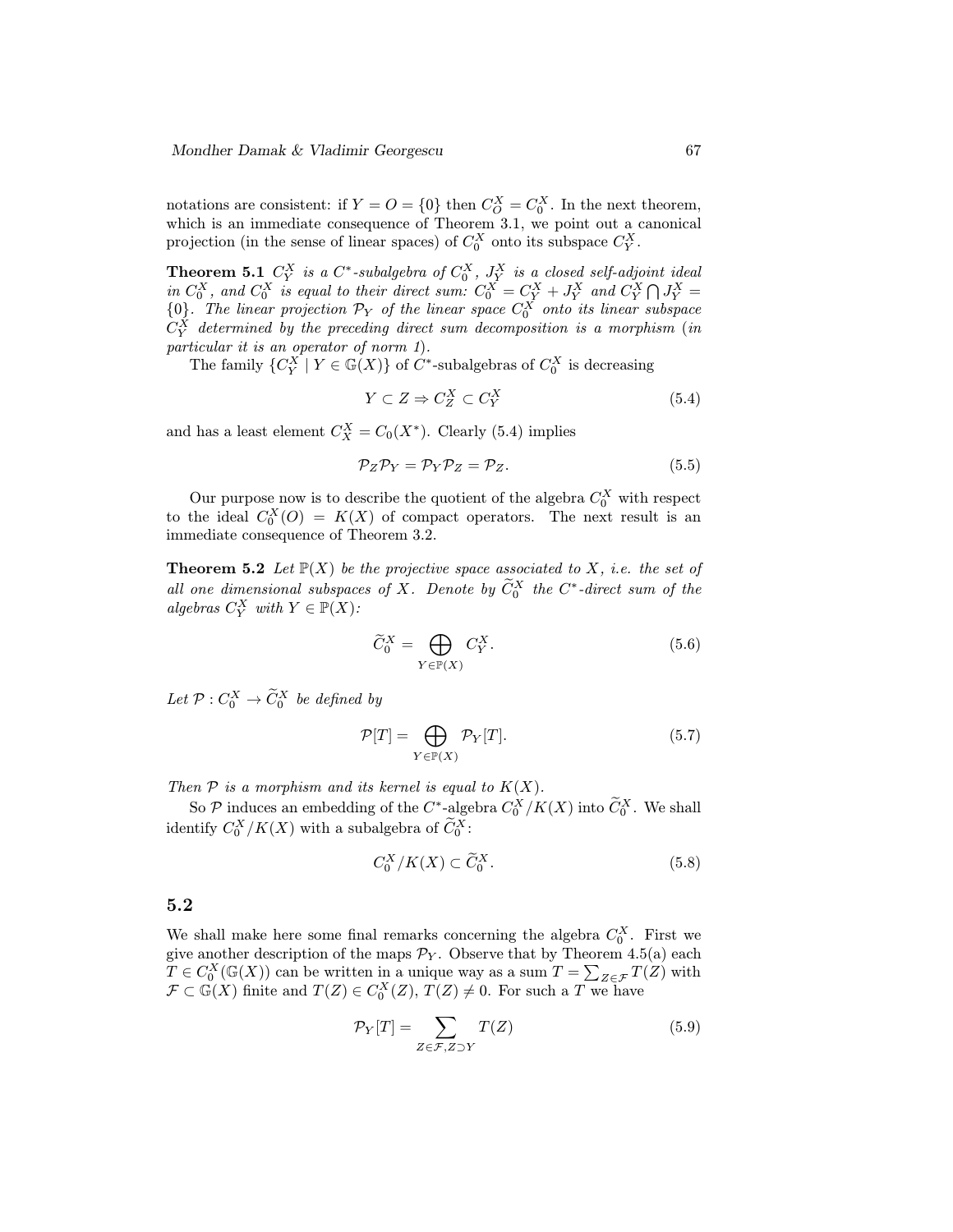and this property uniquely characterizes  $\mathcal{P}_Y$ . If  $\omega \in Y$  is such that  $\omega \notin Z$  if  $Z \in \mathcal{F}$  and  $Y \not\subset Z$  (such a choice is possible because  $\mathcal{F}$  is finite), then

$$
s - \lim_{\lambda \to \infty} \tau_{\lambda \omega}[T] = \sum_{Z \supset Y} T(Z),
$$

by Lemma 4.4. In other terms, for  $T$  as above we have

$$
\mathcal{P}_Y[T] = s - \lim_{\lambda \to \infty} \tau_{\lambda \omega}[T]. \tag{5.10}
$$

In particular we get:

**Lemma 5.3** If Y is a one dimensional subspace of X and  $\omega \in Y \setminus \{0\}$  then one has for all  $T \in C_0^X$ :

$$
\mathcal{P}_Y[T] = s - \lim_{\lambda \to \infty} \tau_{\lambda \omega}[T]. \tag{5.11}
$$

In particular, we see that the main assertion of Theorem 5.2, namely the relation Ker  $P = K(X)$ , is equivalent to the following one: for  $T \in C_0^X$  one has  $T \in K(X)$  if and only if  $w - \lim_{\lambda \to \infty} \tau_{\lambda \omega}[T] = 0$  for each  $\omega \in X \setminus \{0\}.$ 

Notice that there is an abelian version of the algebra  $C_0^X$ , namely the closure  $C_0^X$  in  $C_b(X)$  of  $\sum_{Y \subset X} C_0(X/Y)$ , and everything we have done applies to  $C_0^X$  too. In particular, for  $f \in C_0^X$  we have:  $f \in C_0(X)$  if and only if  $\lim_{\lambda \to \infty} f(x +$  $\lambda \omega$ ) = 0 for each  $\omega \in X \setminus \{0\}$ . A geometric proof of this not obvious fact (if  $\dim X > 2$ ) has been shown to us by Radu-Alexandru Todor. We thank him for that.

Certain partitions of unity introduced by Froese and Herbst in [3] have proved to be very useful in the usual treatment of N-body Hamiltonians. We shall briefly present them and their relation with the algebras  $C_0^X(\mathcal{F})$ . Below we assume that a Euclidean norm is given on X.

Let  $X : X \to \mathbb{R}$  be a  $C^{\infty}$  function, homogeneous of degree zero outside the unit sphere. Since the algebra  $C_0^X$  is generated by functions of the form  $\varphi(Q)\psi(P)$  (or  $\psi(P)\varphi(Q)$ ) with  $\psi \in \mathcal{S}(X^*)$ , it is easy to prove that  $[\chi(Q),T] \in$  $K(X)$  for all  $T \in C_0^X$ .

Now let  $Z \subset X$  be a subspace and assume that  $\chi(z) = 0$  if  $z \in Z$ ,  $|z| \geq 1$ . Then for each  $\varphi \in C_0(X/Z)$  the function  $\chi \cdot \varphi \circ \pi_Z$  belongs to  $C_0(X)$  (indeed, if  $x \to \infty$  and  $\pi_Z(x)$  is bounded, then  $x/|x|$  approaches Z), hence  $\chi(Q)\varphi(Q_Z)\psi(P)$ is a compact operator. It follows that  $\chi(Q)$  and  $T\chi(Q)$  are compact operators if  $T \in C_0^X(Z)$ .

Let us fix  $\mathcal{F} \in \mathbb{F}(X)$  with  $O, X \in \mathcal{F}$  and let  $Y \in \mathcal{F}, Y \neq X$ . A  $C^{\infty}$  function  $\chi_Y : X \to \mathbb{R}$  which is homogeneous of degree zero on  $|x| \geq 1$  is called (according to Froese-Herbst) Y-reducing if: for each  $Z \in \mathcal{F}$  with  $Y \not\subset Z$  and each  $z \in Z$ ,  $|z| \geq 1$ , one has  $\chi_Y(z) = 1$ . By what we said above, we see that

- (i)  $[\chi_Y(Q), T] \in K(X) \,\forall T \in C(\mathcal{F})$
- (ii)  $\chi_Y(Q)T$  and  $T\chi_Y(Q)$  belong to  $K(X)$  if  $T \in C(\mathcal{F}'_Y) = \sum_{Z \in \mathcal{F}, Y \not\subset Z} C_0^X(Z)$ .